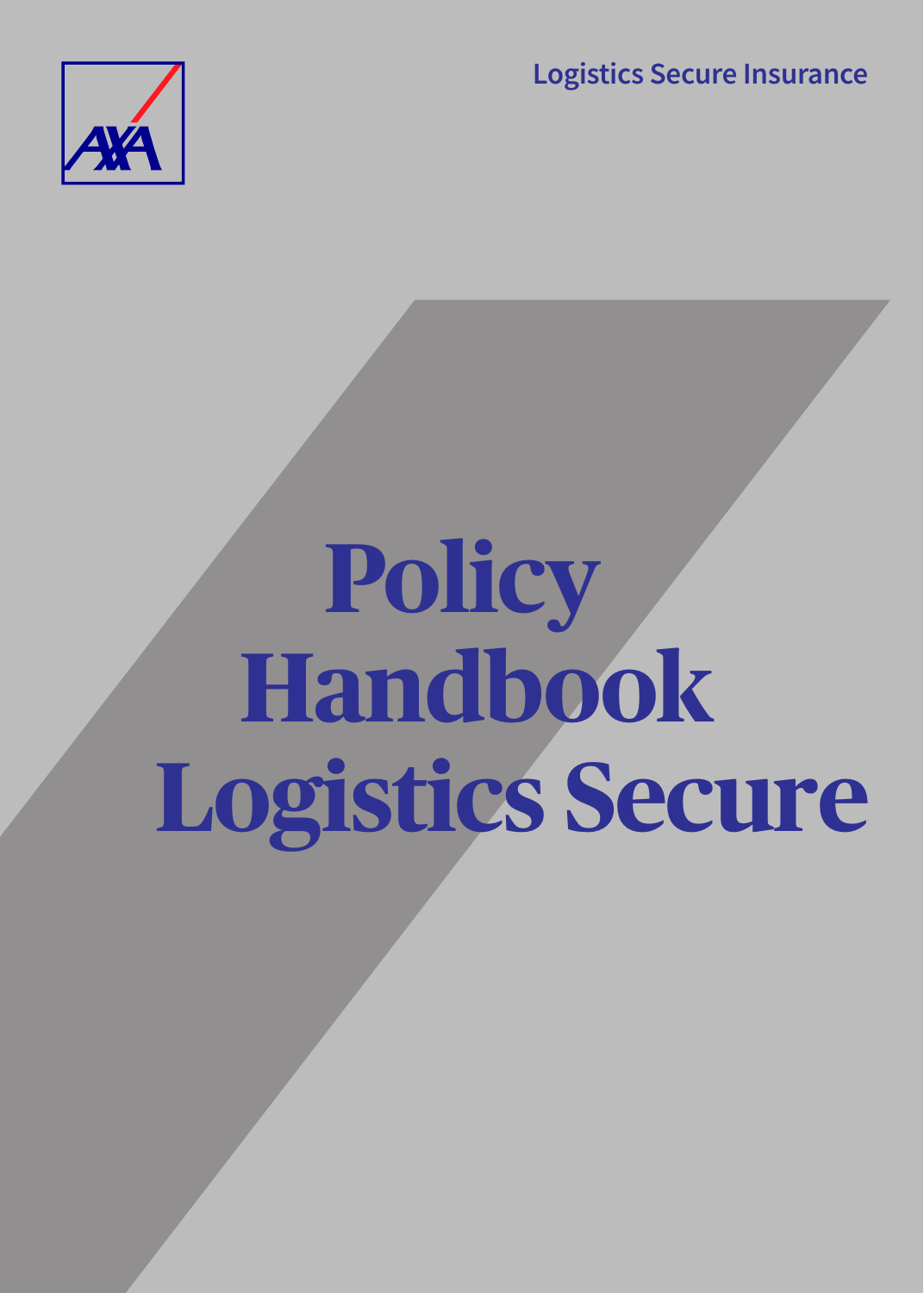# **Table of contents**

| Introduction          |                                        |                |
|-----------------------|----------------------------------------|----------------|
| 2. Definition         |                                        | $\mathfrak{D}$ |
| 3. Compulsory Cover   |                                        | 5              |
|                       | Section 1 Cargo Related Liabilities    | 5              |
| 4. Optional Covers    |                                        | 18             |
|                       | Section 2 Property and Stocks          | 18             |
|                       | Section 3 Public Liability             | 22             |
|                       | Section 4 Legal Liability to Employees | 25             |
| 5. General Exclusions |                                        | 29             |
| 6. Claims Conditions  |                                        | 32             |
| 7. General Conditions |                                        | 35             |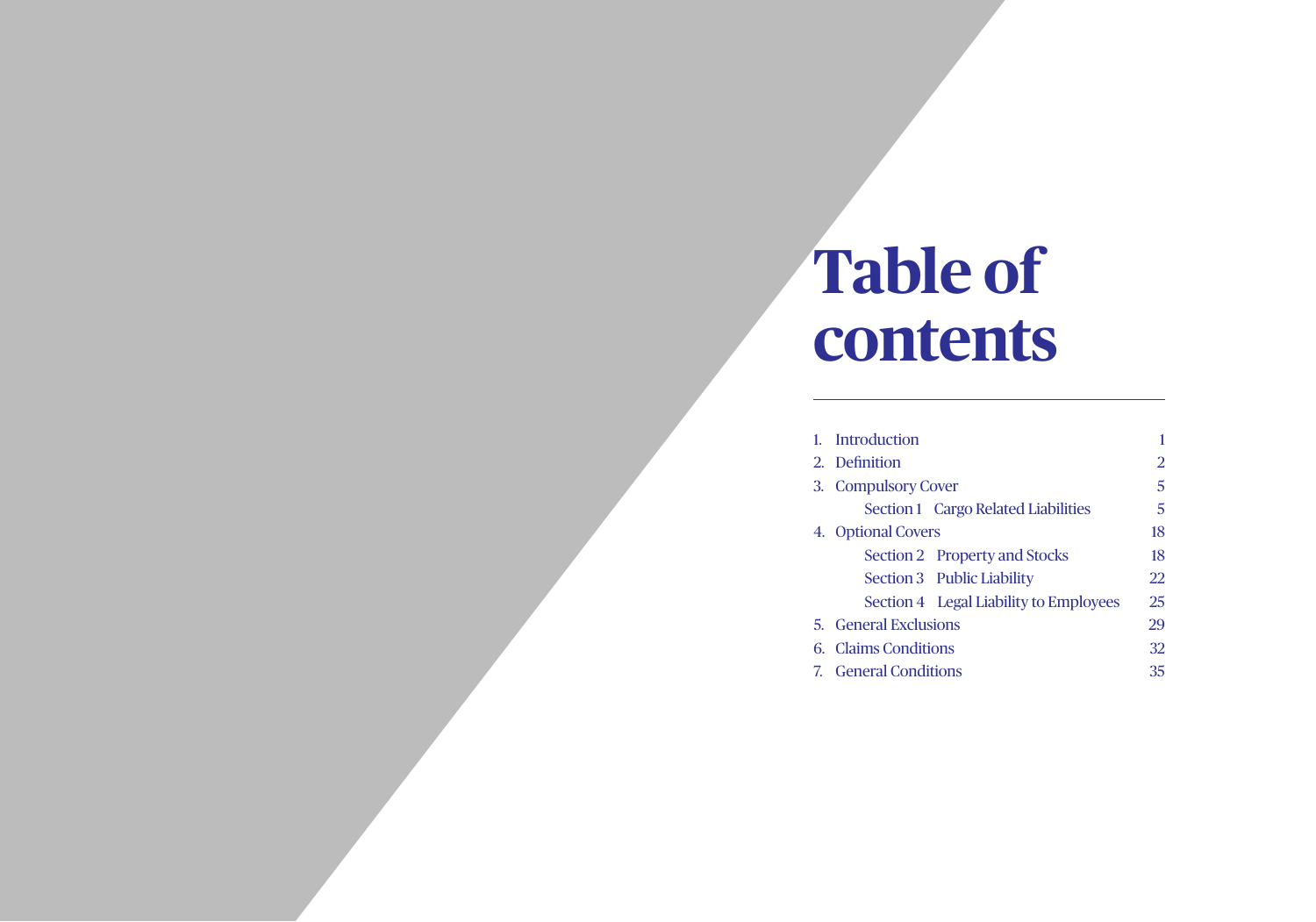# **1 Introduction**

Thank you for choosing AXA Logistics Secure Insurance. This policy is specially designed to provide you with a simple and comprehensive coverage for your business activities, legal liability and much more.

#### **On receipt of your Policy**

To ensure that your policy gives you the protection you need, we recommend that you read it carefully in conjunction with the attached schedule, and return the schedule immediately if any details are incorrect.

The schedule specifies the cover you have selected; it is your evidence of insurance and may be required in the event of a claim.

# **Operation of Cover**

The application made by you is the basis of and forms part of this contract. We will provide insurance within the terms of this policy for those sections specified in the schedule during the Period of Insurance or any subsequent period on mutual agreement.

The policy, the application form and the schedule should be read together and form the contract of insurance.

#### **Keeping us informed**

It is important you let us know immediately of changes that affect what you have told us; for example, if there is any change in your declared activities. Changes will only take place after we have agreed and issued an endorsement to the policy.

# **2 Definitions**

The following definitions and qualifications apply, unless the context requires otherwise. Individual sections of coverage may also contain definitions and these are to be read in conjunction with those listed below.

# **Approved Contract** A contract, which has been

agreed in writing by Insurer. **Approved Equipment Lease** 

A lease of Equipment, neither containing an option for purchase nor by way of hire-purchase, which has been agreed in writing by Insurer.

#### **Approved Standard Trading Conditions**

Standard terms of trading (including conditions of storage or carriage) which have been agreed in writing by Insurer.

# **Bodily Injury**

Physical injury to a person, including death and disability caused solely and directly by violent external visible and accidental means.

# **Building**

Building(s) built of concrete stone or brick and roofed with tiles concrete or other incombustible material

including permanent fixtures, fittings, sanitary ware, signs, shop fronts, extensions, annexes, outbuildings, walls, gates, fences and hoardings at the premises excluding any such property separately insured.

# **Cargo/ Stocks**

Goods capable of being transported by land, sea, water, or air and including packaging material or a Container that is neither owned nor supplied by Insured or their representatives/agents, but is supplied by the person presenting the goods for shipment.

Unless otherwise agreed by Insurers, Cargo excludes the following:

Trailers or any licensed vehicles, plants, flowers, living creatures, cash, bullion, bonds, treasury notes, securities, stamps, manuscripts, deeds, documents, lottery tickets, plans and the like, jewellery, precious stones, precious metals or articles made from them, works of art and other high value or precious goods, hazardous goods as defined in the Policy, project cargo, date expired items, and goods or cargo not claimed by customers.

#### **Company/Insurer/We/ Our/Us**

AXA Insurance (Gulf) BSC (c).

# **Condition Precedent**

A provision of the Policy with which Insured must strictly comply.

#### **Container**

A unit load device, including a rigid container and derivatives therefrom, tank containers and the like, generally complying with the definition in Article II.1 of the current CSC Convention. Also including flats and pallets, spares and accessories in every day usage, to perform the Insured Services.

#### **Contents**

Machinery, plant, tools, furnishings, fixtures, fittings, consumable store and all contents including office machinery and equipment, safes.

Other than landlord's fixtures and fittings, stock and materials in trade, any machinery separately insured, money, cheques, promissory notes, bills of exchange, securities for money, stamps.

# **Contractual Carrier**

A person who has entered into an agreement to carry Cargo.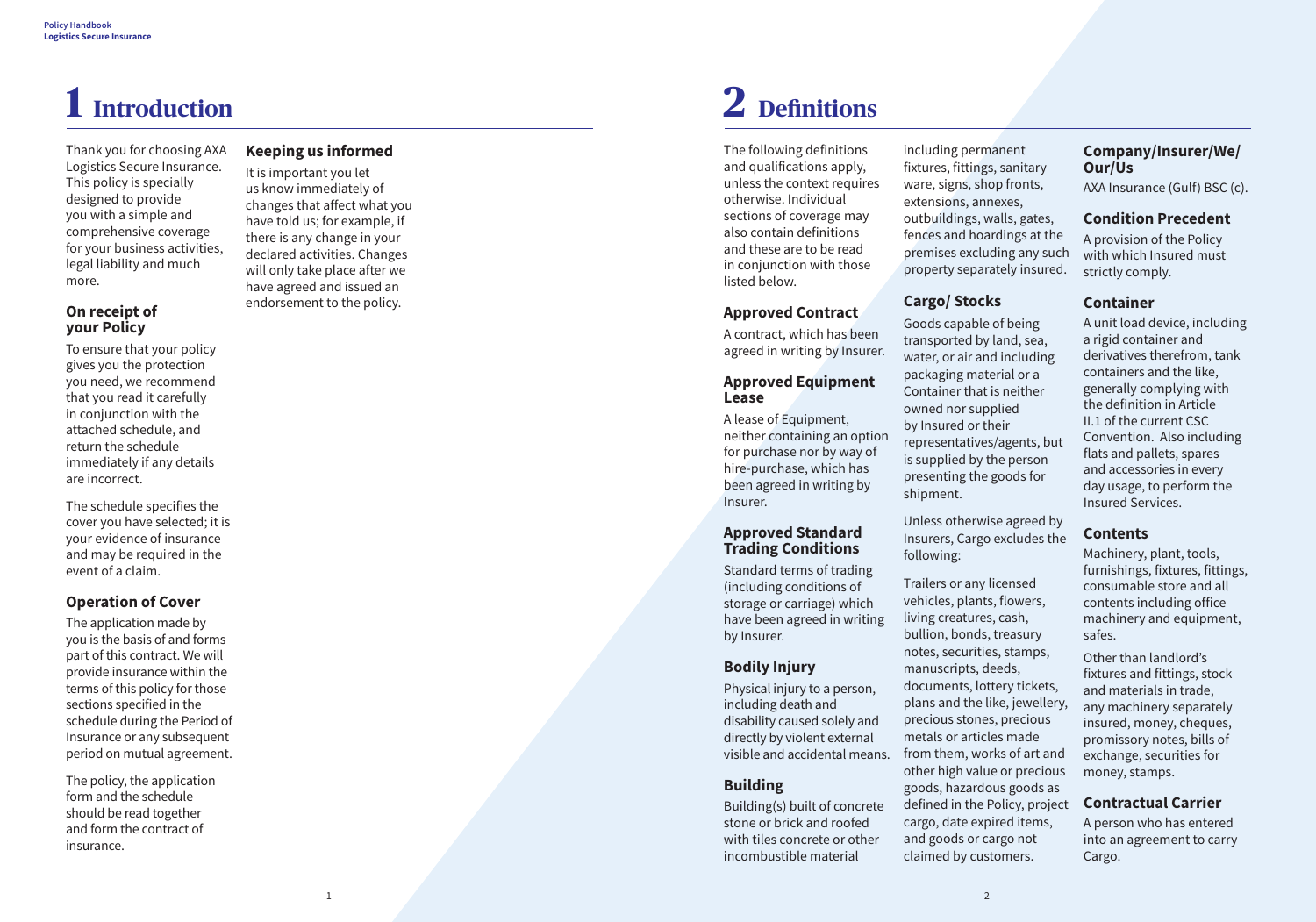#### **Damage**

Loss or damage due to a peril insured against and happening during the period of insurance.

#### **Discretion**

Absolute and unfettered discretion.

#### **Document**

This term includes any permanent or semipermanent record of information whether on paper or in a digital format, whether or not requiring electronic processing.

# **Employee**

#### Any

- i. Person under a contract of service or apprenticeship with the Insured.
- ii. Person under work experience or youth training schemes.
- iii. Person hired or borrowed by the Insured from another employer.

#### **Equipment**

The Equipment described as such in the Schedule and used by Insured in the course of the Insured Services.

#### **Excess/ Deductible**

The amount stated in the schedule to be borne by the Insured in respect of each and every occurrence of loss or damage to property.

#### **Expiry Date**

The date identified as such in the Schedule.

# **General Conditions**

Mandatory terms and conditions applying to the Policy issued by Insurers.

# **Gross Freight Receipts**

Each and every receipt received by You and relating to the provision of the Insured Services, for which You are insured by Us and as more particularly stated in the Policy. Such receipts should not include V.A.T. and/ or other taxes which have been paid for and on behalf of third parties.

# **Inception Date**

The date identified as such in the Schedule.

# **Insured/You/Your**

The Main Insured and any Joint Insured. Where there is more than one Insured, "You" applies to each of You as well as all of You. "Your" shall be construed accordingly.

# **Insured Service**

The business identified as such in the Schedule.

# **Joint Insured**

The Party or Parties described as such in the Schedule and having a financial interest with the Main Insured.

#### **Main Insured**

The Party described as such in the Schedule.

#### **Occurrence**

A fortuitous happening that takes place at an identified time and place. This shall mean loss or damage arising directly or indirectly from one event.

# **Policy Limit(s)**

The relevant Policy limit(s) as set out in the Schedule.

#### **Policy Period**

The period described as such in the Schedule.

#### **Premium**

The agreed sum or sums that You pay to Us in recognition of the agreement between both parties as evidenced by the Policy. When premium is to be paid in installments or other stages, this term includes each installment or stage separately.

# **Project Cargo**

Substantial movements of commodities to facilitate the construction of a commercial project, during a known and demonstrable period of time.

#### **Reckless act or omission**

An act or omission made with an awareness of the possible consequences, but an indifference as to whether they might result.

#### **Rent**

Annual rent of the buildings insured.

#### **Rented Property**

This term includes leased Property but does not include any arrangement under which there is an option or right to purchase.

# **Schedule**

The Schedule forming part of this Policy.

#### **Territorial Scope**

As described in the Schedule. References to any country shall include the territorial waters of that country.

#### **Third Party**

Any person, party or entity, but excluding "Main Insured/ any Joint Insured" or "Insurers".

#### **Third Party Property**

Tangible Property or Equipment belonging to a Third Party. Third Party Property does not include

Cargo or any Property or Equipment belonging to or leased to or chartered to the Insured.

#### **Third Party Property Damage**

Physical loss of, or damage to or destruction of Third Party Property, including loss of use of the Property so lost, damaged or destroyed.

#### **Writing**

This includes facsimile, telex, printing, and any other permanent method of representing words in a visible form, including e-mail.

Words in the masculine include the feminine and vice versa.

Words in the singular include the plural and vice versa.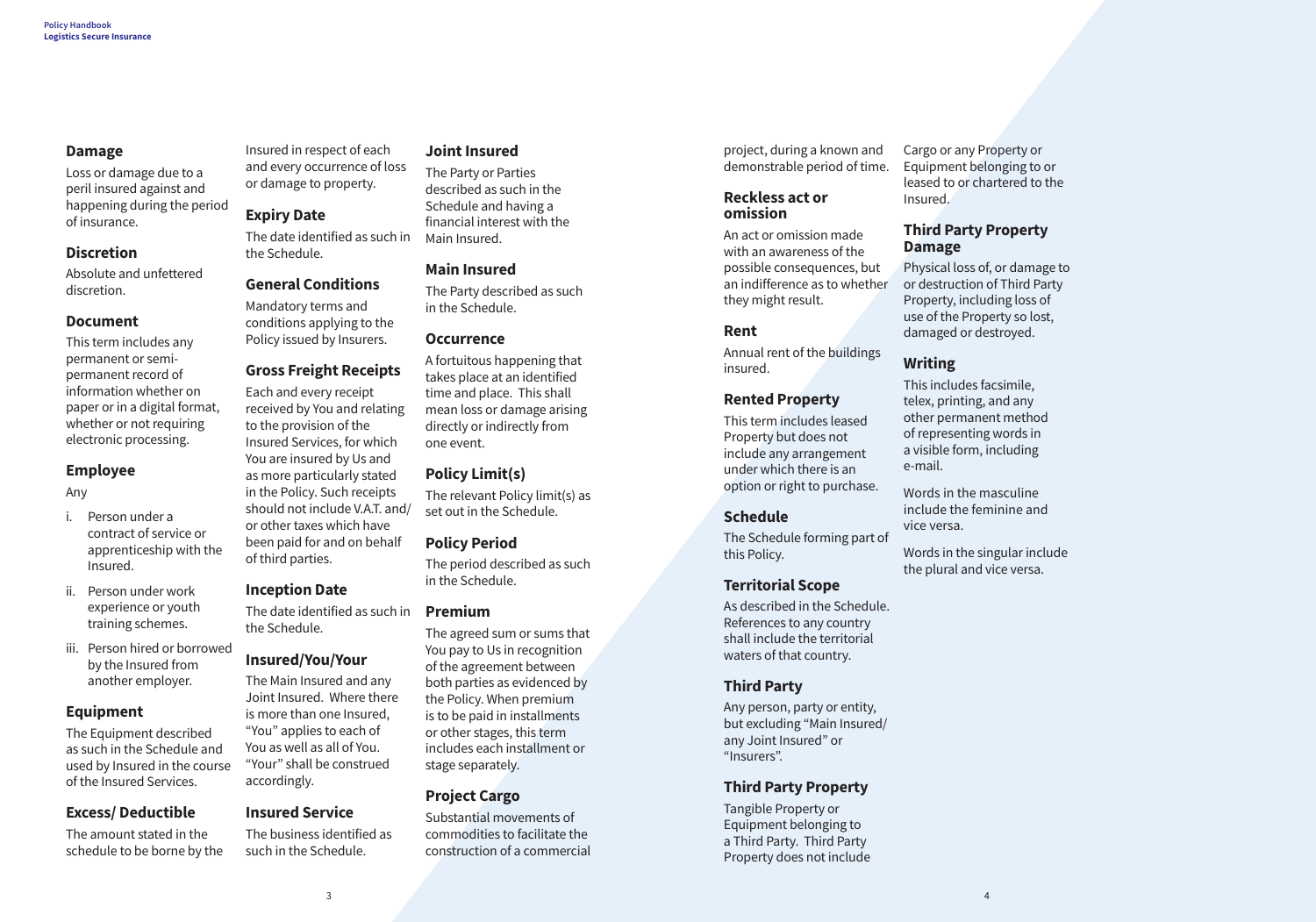# **3 Compulsory Cover**

# **Section 1 - Cargo Related Liabilities**

# **A. Cargo Liability**

- **1. We will indemnify You in respect of your liability, following fortuitous loss of, or damage to cargo, including consequential loss, and arising from Your Approved Standard Trading Conditions However, if Your Approved Standard Trading Conditions are legally circumvented, then We will recognize such award as determined by the Court or similar legal entity, but only to the extent as provided by the limits agreed by Us and as stated in the Schedule.** 
	- i) In respect of consequential loss, We will pay only up to a limit of US\$ 50,000 any one occurrence, unless otherwise agreed by Us in writing.
	- ii) In respect of perfumes, tobacco and its products, bottled wines and bottled spirits, mobile telephones and components thereof, PDAs, DVD players and/

computer games, flat screen televisions, computers and components thereof, digital music players and/or recorders, We will pay only up to a limit of US\$100,000 any one occurrence including duties and taxes any one conveyance or location, or the Schedule limit if smaller, unless otherwise agreed by Us in writing.

or recorders,

If You prove to Our reasonable satisfaction that You were not aware of the nature, type or value of the cargo, despite having made reasonable efforts to ascertain the same and provide that You have in place written instructions for Your staff to follow to determine the nature, type, or value of the cargo, then We will pay up to the limit specified in the Schedule or US\$250,000 in the aggregate for all such claims in any one Policy Period, whichever is the lesser.

- If an indemnity is provided under this clause, any additional amount of such claim shall not be recoverable under any other Sub-Section of Section 1.
- iii) In all cases nothing shall be construed as a waiver of Your Approved Standard Trading Conditions.
- iv) If You engage in the movement of Project Cargo, then it is a Condition Precedent to cover being in place that all such movements are notified to Us prior to that transport commencing.
- **2. General Average and Salvage**

We will indemnify You in respect of General Average and Salvage contributions for which You are liable. It is a Condition Precedent to making a claim that You have, at Your own expense, taken all reasonable steps to obtain recovery from the party or parties concerned.

This sub-section insures losses occurring during the Policy Period

#### **3. Exclusions**

In no case shall insurance under this Section cover loss, damage, liability, or expense caused by:

- i. Inherent vice, ordinary leakage, ordinary loss in weight or volume or ordinary wear and tear.
- ii. Defective or unsuitable packing or preparation of the cargo (for carriage) by Your customer, or any other person claiming an interest in the cargo concerned, unless You are legally responsible as an owner of cargo having issued negotiable way-bills in the operation of the Insured Services. In such cases We will indemnify You, but only to the extent that such loss or damage is recoverable in accordance with the terms and conditions enacted by You, or imposed upon You by Act or Statute.
- iii. Breach of professional duty

by reason of any negligent act, error or omission, committed or alleged to have been committed by any of You, or any of your directors, or any person employed at the material time by any of You, in Your professional capacity.

Nothing in this clause shall be construed as a waiver of the Policy restrictions that apply in respect of Your liability arising in the United States of America or Canada, unless to the extent that We have agreed

# **B. Equipment**

**1. Loss of or damage to Equipment: -** 

otherwise.

#### **We insure You: -**

- i. Against total or constructive total loss of the Equipment, occasioned by an identified fortuitous cause.
- ii. Against the risk of partial loss of or damage to replaceable or separate

parts of the Equipment by an identified fortuitous cause.

- iii. In respect of General Average and Salvage charges incurred in order to avoid an insured loss. If the Equipment has not been insured for its full contributory value, then the coverage under this Section shall be reduced proportionately.
- iv. For Equipment rented by You under the terms of an approved Equipment lease, against liability for:
	- a) Rent and/or
	- b) Failure to redeliver rented Equipment to the lessor in accordance with lease terms including delay resulting from the need to effect repairs to insured Equipment

#### **provided that:-**

- i. The loss is caused by an identified fortuitous cause beyond Your control and
- ii. The limit of Our liability shall be a sum equal to 35 days' rent in respect of any one item covered and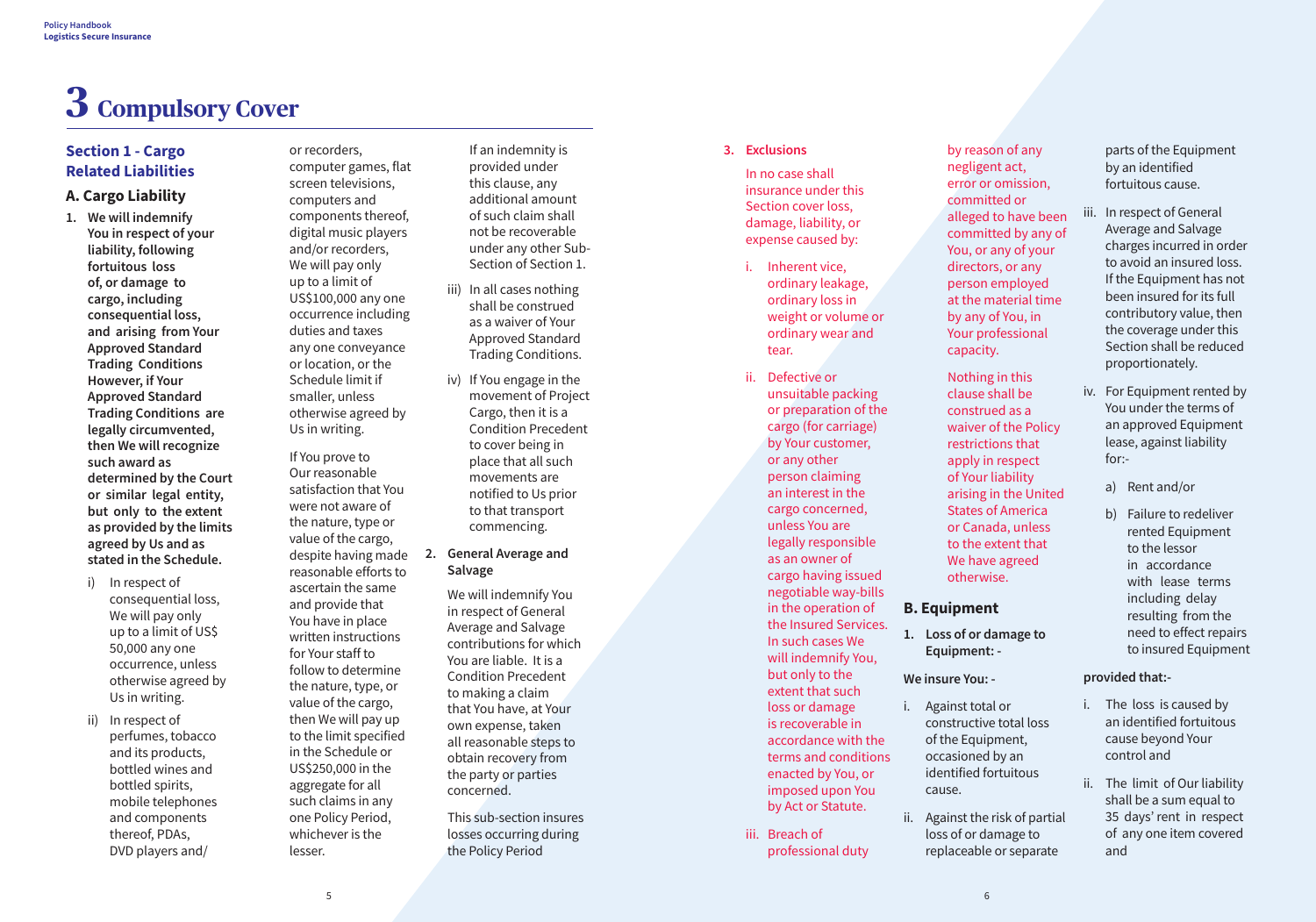iii. Nothing is recoverable under this clause (1.iv) in respect of breach of regulations and instructions (including those of manufactured Equipment) relating to the safe working and operation of Equipment that is in Your care, custody and control for the operation of the Insured Services.

**This sub-section insures losses occurring during the Policy Period**

- **2. Basis of Settlement**
- i. The Basis of Settlement shall be the value as stated in the Schedule.

This value can be:

- The market value;
- **The new replacement** value;
- **The depreciated book** value, or
- **The value agreed** between Us and You.

In the case of rented Equipment, the value stated in the Schedule and basis of settlement must be commensurate with the sum due by You to the lessor under the lease or hiring agreement.

ii. Except in case of a value agreed between Us and

the value of Equipment is greater than that as appearing in the Schedule, whether this be for repair or reinstatement of the Equipment, We have the right to adjust the indemnity payment.

- iii. We may replace or repair items lost or damaged.
- iv. We may make a reduction in respect of:
	- a) Betterment;
	- b) Costs saved in respect of work that is not Our responsibility under the Policy,but is undertaken simultaneously with work for which We are liable hereunder.
- v. In the case of temporary repairs, liability is restricted to:
	- a) The cost of the temporary repair;
	- b) Loss or damage reasonably attributable to a deficiency of the temporary repair provided the temporary repair has first been approved by Us.
- You, if we determine that **3. This insurance excludes absolutely** 
	- i. Ordinary wear and tear, ordinary corrosion and rust, or gradual deterioration;
	- ii. Inherent vice or the nature of the subject matter insured;
	- iii. Latent defect, faulty manufacture or design;
	- iv. Mechanical or electrical breakdown unless caused by an identifiable external accident;
	- v. Any liability for Third Party Property Damage and/or Bodily Injury, unless previously agreed by Us in writing.

# **C. Third Party Liability**

1. We will provide an indemnity in respect of Your liability to pay damages to a Third Party imposed by law and arising from the Insured Services. In addition, We insure you for the tort liability of another party which You assume under contracts which have been approved by Us in writing. Liabilities insured hereunder are in respect of: -

- i. Bodily Injury
- ii. Third Party Property Damage

**This sub-section insures losses occurring during the Policy Period**

**2. Exclusions**

This Section does not insure the following: -

- i) Liability for Bodily Injury arising from or incurred in the course of a contract of employment, service, or apprenticeship.
- ii) Liability arising from or connected with the ownership, possession or use, of any mechanically propelled vehicle on a road designated for public usage.
- iii) Liability for loss of or damage to Property: -
- a) Belonging to, on hire, leased, or rented by, or lent to any of You.
- b) In Your custody or held in trust by any of You.
- iv) Liability arising out of goods or products manufactured, sold, or distributed by You, including any Container, chassis or trailer.

v) Liability arising from breach of professional duty by reason of any negligent act, error or omission, committed or alleged to have been committed by any of You, or any of your directors, or any person employed at the material time by any of You, in Your professional capacity

#### **D. Professional Indemnity**

- i) You will be indemnified for any claim which is first made against any of You during the Policy Period, for breach of professional duty by reason of any negligent act, error or omission, committed or alleged to have been committed by any of You, or any of your directors, or any person employed at the material time by any of You, in Your professional
- ii) It is a Condition Precedent to Your right to be indemnified under this Section that You give to us immediate notice in writing of: -

capacity.

a) Any claim made against any of You and the receipt of notice from any person of an intention to make a claim against any of You.

- b) Any circumstance, of which any of You become aware during the Policy Period,which is likely to give rise to a claim against any of You. If such notice is given and accepted in writing by Us and later gives rise to a claim which is within the scope of this Section, whether made during or after the Policy Period, such claim shall be deemed, for the purpose of this Policy, to have been first made during this Policy Period and We will indemnify You accordingly.
- iii) We will indemnify You for reasonable legal fees and expenses incurred with Our written consent in the defence or settlement of any such claim.
- iv) In no circumstances whatsoever shall We indemnify You in respect of any act, error or omission committed, or alleged to have been committed, before the retroactive date stated in the Schedule.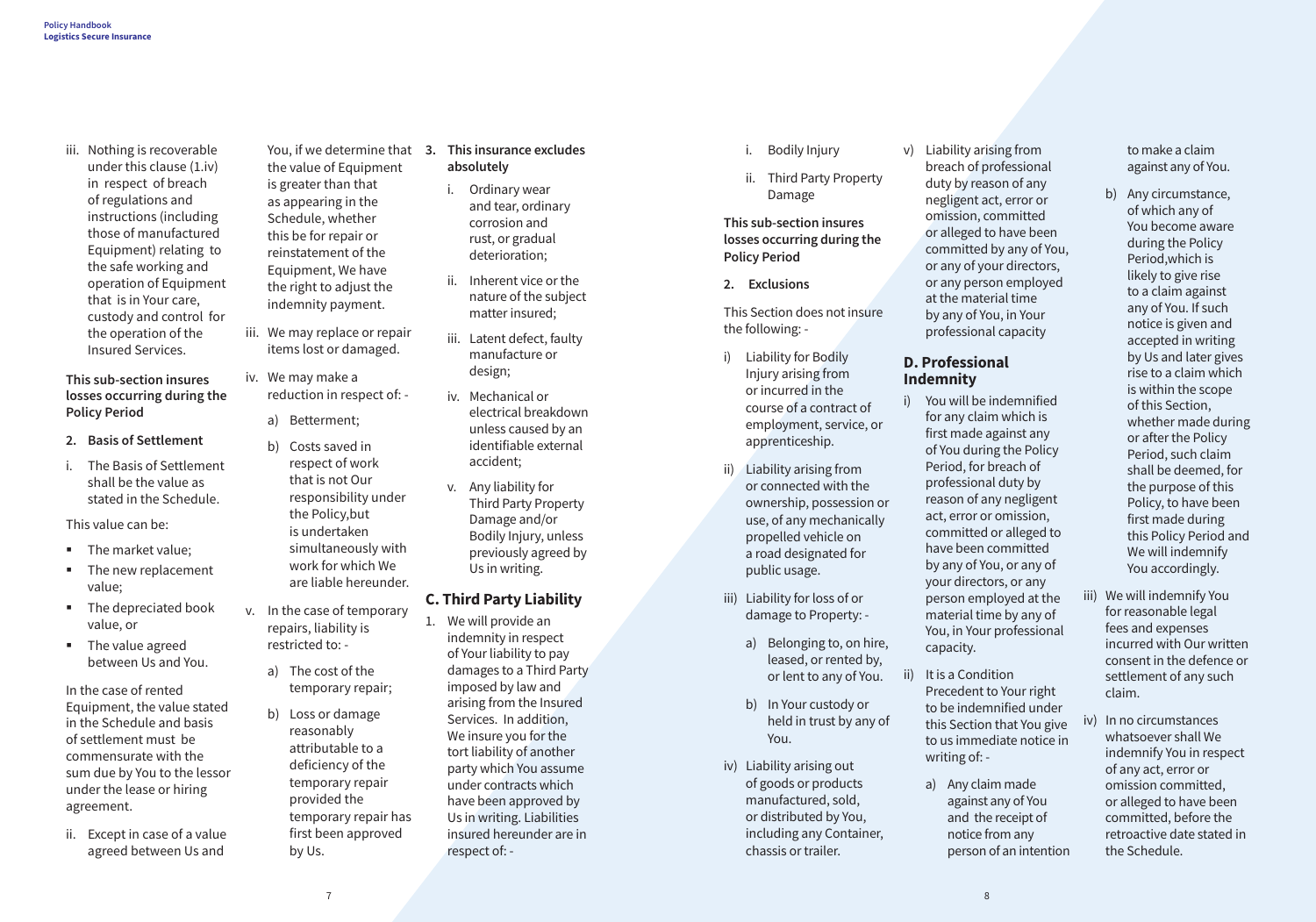- v) You are also insured against any claim arising from allegations of:
	- a) Defamation;
	- b) Wrongful arrest, constraint or confinement of a person;
	- c) Malicious prosecution.
- vi) This insurance excludes absolutely claims arising from:
	- a) Breach of any duty, regulation or statute, by Your Principal, Director or Executive Officer Including anything that can more properly be described as the accountability of "Directors and Officers"(more commonly known as "D & O" insurance) in their sole capacity as representing You as individuals or collectively, whether or not acting with the consent or any Principal, Director, or Officer.
	- b) Any offence occasioned by a person or persons arising outside the course of their employment with the Insured.

c) Any announcement by any means whatsoever on the Insured's part in any media publication or broadcast by any telecommunication system whatsoever.

This sub-section provides coverage on a "claims made during the Policy Period" basis

#### **E. Fines and Penalties**

- 1. Indemnity is provided in this Section in respect of any claim which is first made against any of You during the Policy Period, provided always that such claim arose from Insured Services provided during the Policy Period, for:
	- i) [Not withstanding General Condition 4.i.d.iv] of Section 1 Sums which You are legally liable to pay to an Authority or a Third Party in satisfaction of fines or penalties resulting from the following;
		- a) Innocent (which in the context of this Clause 1 means without deliberate wrongdoing) wrongful

description of the nature or quantity of cargo in cargo manifests, waybills, bills of lading, mates' receipts and documents prepared for the purposes of customs clearance.

- b) Innocent breach of: -
- i) Regulations concerning the import and export of goods.
- ii) Regulations concerning documentation in relation to cargo whether imported or exported.
- iii) Customs or immigration law.
- iv) Regulations in respect of safe working conditions.
- ii) [Notwithstanding General Exclusions War & Terrorism Exclusion (ii).] Sums which You are legally liable to pay to a Third Party in satisfaction of a claim

made against You in respect of Third Party Property confiscated by an Authority but only when as a direct result of the commission of acts of the type listed in this Clause 1

**This sub-section provides cover on a "claims made during the Policy Period" basis.**

**2. Exclusions**

In no circumstance will we indemnify You in respect of any claim arising from: -

- i) Any offence committed by your Principal, Director or Executive Officer. Including anything that can more properly be described as the accountability of "Directors and Officers" (more commonly known as "D & O" insurance) in their sole capacity as representing You as individuals or collectively, whether or not acting with the consent of any principal, director, or officer.
- ii) Any offence committed with the knowledge or consent of You as Principal, Director, or Executive Officer.
- iii) Any fine or penalty levied

by the Federal Maritime Commission of the United States of America, in respect of: -

- a. Failure to post a required tariff.
- b. Failure to post a bond.
- c. Failure to appoint an agent.
- iv) Any offence of strict liability arising from the completion of customs documents.
- v) Any offence concerning Bodily Injury arising from or incurred in the course of a contract of employment, service or apprenticeship.

#### **Conditions Applicable for All Sub-Sections**

**Each Sub-Section is only in force if it is described as such in the Schedule. Coverage granted by all Sub-Sections are subject to the Schedule and General Policy Conditions and Exclusions.**

#### **1. Main Insured and Joint Insured(s)**

i) You agree that the proposal form, which is incorporated into and forms the basis of this contract, was signed on behalf of each of You and that any error or

omission in the proposal form, shall be treated as an error or omission by each of You.

- ii) Any failure to disclose material information within the knowledge of any of You shall be treated as a failure to disclose by each of You.
- iii) Any Policy Limit shall be construed as a limit on the aggregate amount payable to You all.
- iv) Any notice given to the Main Insured shall be treated as notice to each of You.
- v) You irrevocably authorise the Main Insured to be your agent to agree, receive payment of and give a good discharge for claims due from us under this Policy. We may therefore pay to the Main Insured any sum due to any of You.
- vi) Where more than one party comprises the insured, each of the parties shall for the purpose of this Policy be considered a separate and distinct entity and the word "insured" shall be considered as applying to each party in the same manner as if a separate Policy had been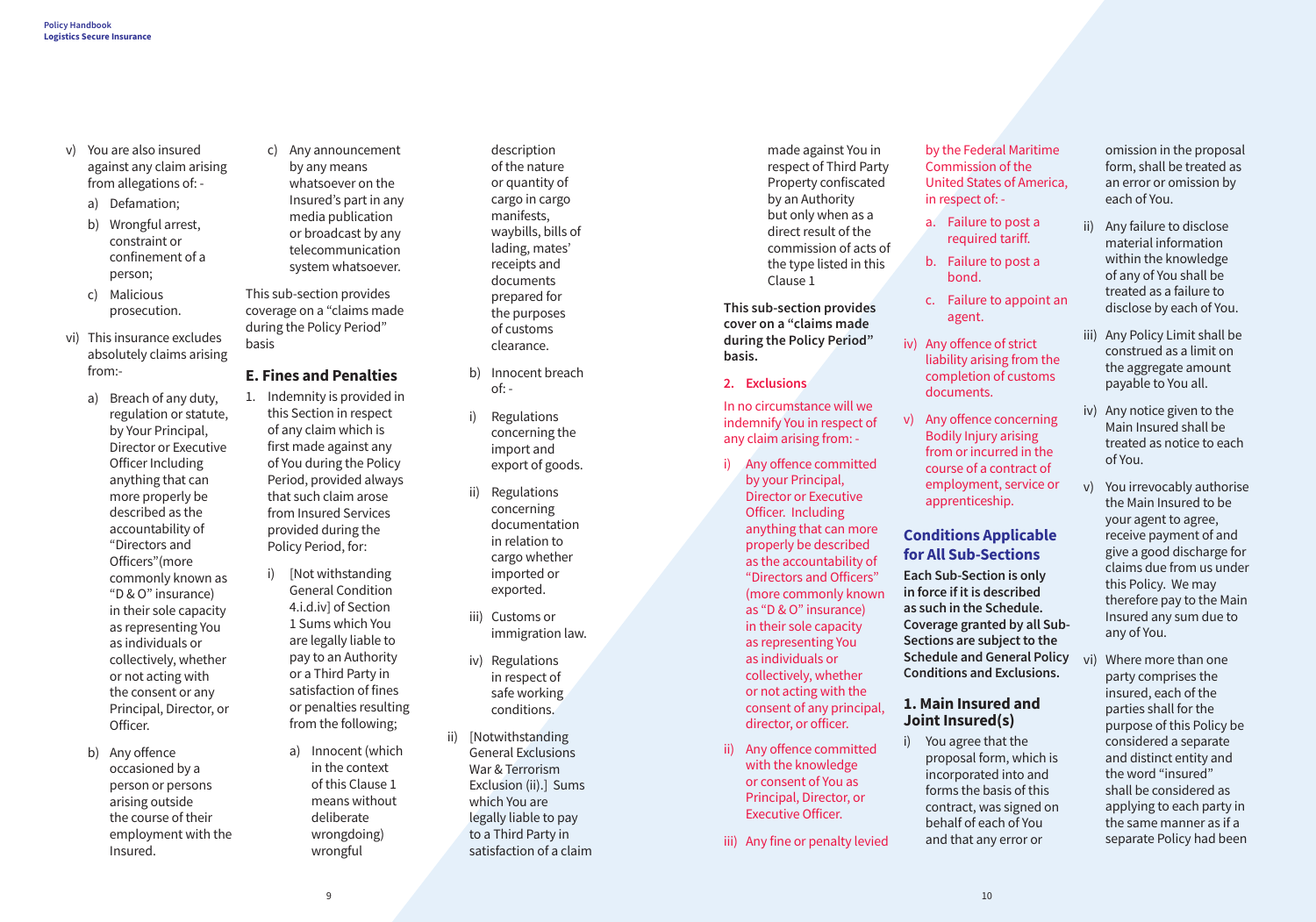issued to each of the said parties. We hereby agree to waive all rights of subrogation or action we may have or acquire against any of the aforesaid parties arising out of any Occurrence in respect of which any claim is made hereunder, provided nevertheless that nothing in this clause shall be deemed to increase the limit of indemnity in respect of any one accident or Occurrence as stated herein.

#### **2. Your Duties**

- i) You will use your best efforts to ensure that at all times Your agents, contractors, sub-contractors and co-venturers have relevant expertise and are reliable, honest and credit-worthy and maintain insurance or other financial resources commensurate with the risks they face.
- ii) You will at all times act in a prudent and business like manner and as if uninsured.
- iii) If any of You breach any of the above duties, We shall be entitled to reduce any claim to the extent that We

reasonably consider that Your breach has caused, contributed to, or aggravated a claim made against Us.

iv) You must notify Us of any increase in the risk within 7 Days of Your becoming aware of it. If the increase is material, We will alter the terms of this Policy to reflect the increased risk. If You fail to provide immediate notice and the increase in the risk is material, We will not be liable for any loss, damage, liability or expense which We would have excluded if the increase in the risk had been duly notified to Us.

#### **3. Your Trading Conditions**

- i) You agree that the terms on which You deal with Your customers are and will be no less favourable than those contained in Your Approved Standard Trading Conditions.
- ii) To the extent that You are, or are deemed by law to be, the carrier of goods, whether internationally or domestically, You agree that your liability to Your customers shall be no more extensive than that which applies

compulsory by law.

- iii) You will not agree to waive or increase such limits of liability as may be available to You, unless previously agreed by Us in writing.
- iv) If You are in breach of this clause and We have agreed to provide an indemnity, the sum recoverable under the Policy will be restricted to such limitation amounts as would apply pursuant to the foregoing provisions of this clause.

#### **4. Exclusions**

- i) This Policy does not insure the following:
	- a) Loss, damage, liability or expense arising directly or indirectly from the carriage of passengers.
	- b) Loss, damage, liability or expense to the extent that it is caused or aggravated by Your deliberate or reckless act or omission, or that of Your directors, officers or senior management.
	- c) The ownership, leasing or chartering by You or on Your

behalf of any vessel or aircraft, whether or not in the operation of the Insured Services.

- d) Liability to the extent that it consists of:
	- i. Punitive, exemplary, aggravated or any other type of damages, fines or penalties, which are not purely compensatory.
	- ii. Penalty clauses, demurrage clauses, liquidated damages clauses, or other such liabilities whether or not based on delay.
	- iii. Any liability that is pursued in the courts of a place that is outside the Territorial Scope.
	- iv. Direct or indirect liability for fines or penalties, whether criminal or administrative, except as specifically covered under sub-Section E (if that Section is in force).

v. Loss, damage, liability or expense directly or indirectly resulting from or incurred in the course of any activity that is illegal or criminal.

- vi. Loss, damage, liability or expense to the extent that it is caused by, contributed to or aggravated
	- by, insolvency or financial default of any person.
- vii. Exposure to the natural consequences (including both mental and physical consequences)of trade involving the handling, inhalation or absorption of substances derived from asbestos, coal, lead, pesticides, drugs of any kind
- viii. Loss, damage or liability discovered

or any similar products.

during stocktaking and any mysterious disappearance of property, except to the extent that You prove that the loss or damage can reasonably be attributed to a particular fortuitous insured event at a particular time and place.

ix. Loss arising out of discharge, dispersal, release, or escape of smoke, vapours, soot fumes, alkalis, toxic chemicals, liquids or gases, waste materials, oil or other petroleum substance or derivative (including any oil refuse or oil mixed wastes or other irritants, contaminants or pollutants) into or upon land, the atmosphere, or any watercourse or any body of water.

This exclusion shall not apply, however, provided that You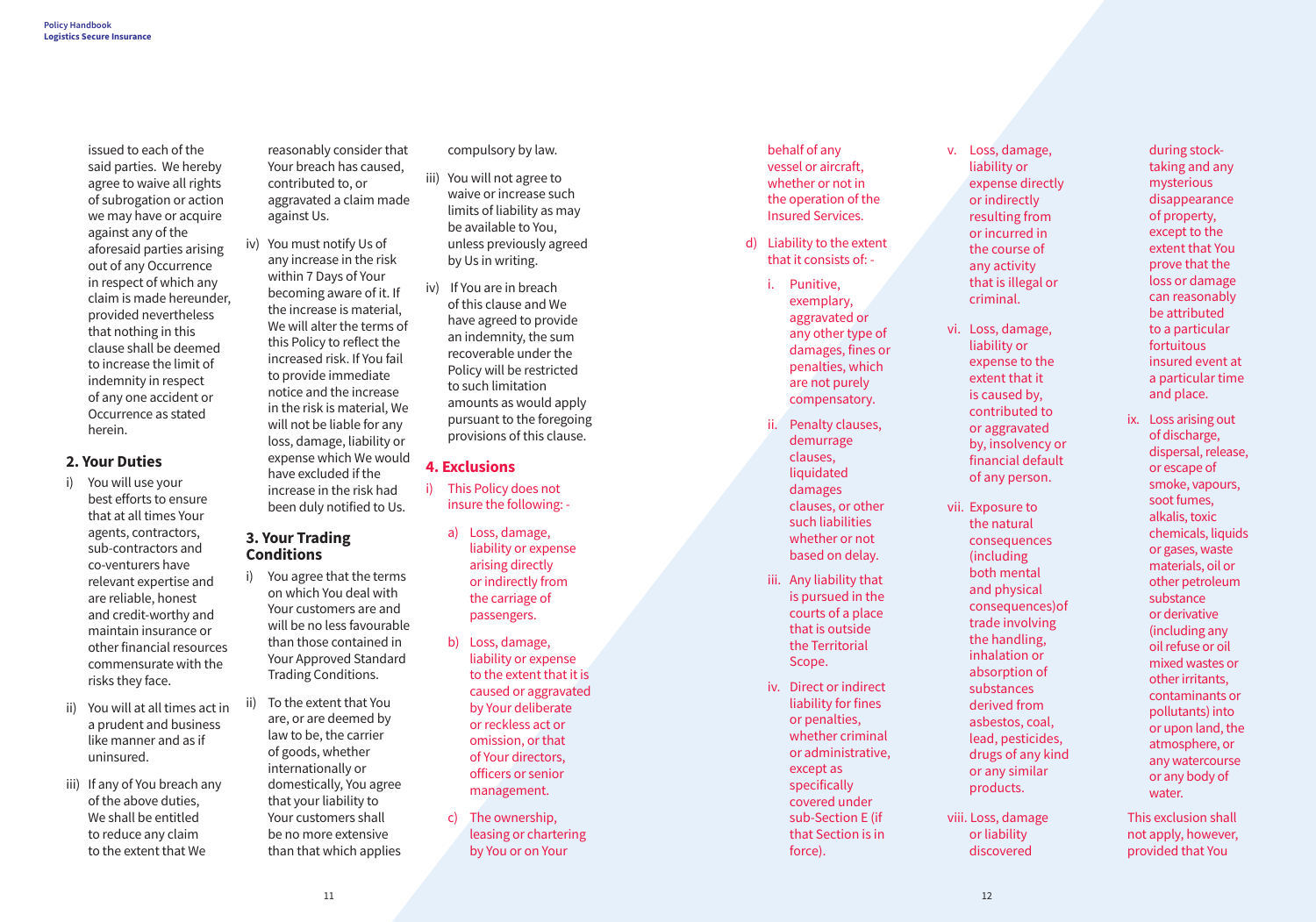can establish that all of the following conditions have been met: -

- a) The Occurrence was accidental and was neither foreseeable nor intended by You.
- b) The Occurrence can be identified as commencing at a specific time and date during the Policy Period.
- c) You became aware of the **Occurrence** within 72 hours of its commencement.
- d) You reported the Occurrence to Us within 30 days of having become aware of it.
- e) The Occurrence was not the result of Your intentional or wilful violation of any governmental statute, rule or regulation.

Nothing contained within this exclusion shall operate to provide any coverage with respect to:

- a) Loss of, or damage to or the loss of use of property directly or indirectly resulting from subsidence caused by any sub-surface operations carried out by You or on Your behalf;
- b) Removal of, loss of or damage to sub-surface oil, gas or any other substance;
- c) Any site or location used in whole or in part for the handling, processing, treatment, storage, disposal or dumping of any hazardous waste materials or substances or the transportation of any hazardous waste materials or substances.
- x. Loss, damage, liability or expense incurred in the course of any hazardous trade that has not been agreed in writing by Us including, without limitation:-
- a) Dredging, dumping of spoil, drilling, core sampling, oil production or distribution, cable-laying, blasting, pile driving and subsea operation.
- b) The carriage of Cargo that does not comply with the IMCO Dangerous Goods Code or other recognised code for the mode of transport utilised, unless You prove that You, or Your directors, officers or senior management were not aware and could not reasonably have ascertained that such Cargo was being carried.
- xi. Loss, damage, liability, or expense arising from the adherence to or breach of rules of a Trade Association or similarly constituted body, such as a Line Conference or Freight Association, whether or not You are a member of

such association or body at the time of such breach or at the time when any relevant allegation is made against You.

- xii. Any claim arising from a deliberate mis-representation in a bill of lading or similar negotiable instrument or any attempt thereat.
- ii) This Policy will not respond in respect of any loss, damage, cost, bodily Injury, personal injury, liability, alleged liability, expense, fine or penalty, and/or duty to defend, arising out of or resulting from any actual or alleged unlawful acts, whether such acts are or are alleged to be intentional or otherwise, relating to:
	- a) Any refusal to employ or retraction of any employment offer;
	- b) Any suspension or termination of employment of any person employed by You;
	- c) Any employmentrelated practices, policies,acts or omissions such as but not limited to:

i. The coercion, demotion, evaluation, reassignment, discipline, civil or criminal prosecution, defamation, or humiliation of any person employed by

You;

- ii. Discrimination or harassment of any nature whatsoever against any person employed by You, including, but not limited to, discrimination based on race, colour, creed, religion, sex, age, national origin, alienage, disability, or sexual
- d) Actual or alleged violations of the "Americans with Disabilities Act";

orientation;

- e) Claims made by relatives of any person at whom any of the foregoing is/ are directed.
- This exclusion applies:
- i. Whether You may

be liable as an employer or in any other capacity; and

- ii. To any obligation to share damages with or repay someone else who must pay damages because of injury.
- iii. This Policy shall exclude and be free of any claim for any direct, indirect and/ or consequential liability, expense and/or duty to defend arising out of exposure to mould, mildew or fungus.

This clause 4.iii) also applies to:

- a) The cost of abatement, mitigation, removal or disposal,
- b) Any supervision, instructions, recommendations, warnings or advice given or which should have been given in connection with the above; and
- c) Any obligation to share damages with or repay someone else who must pay damages because of such injury or damage.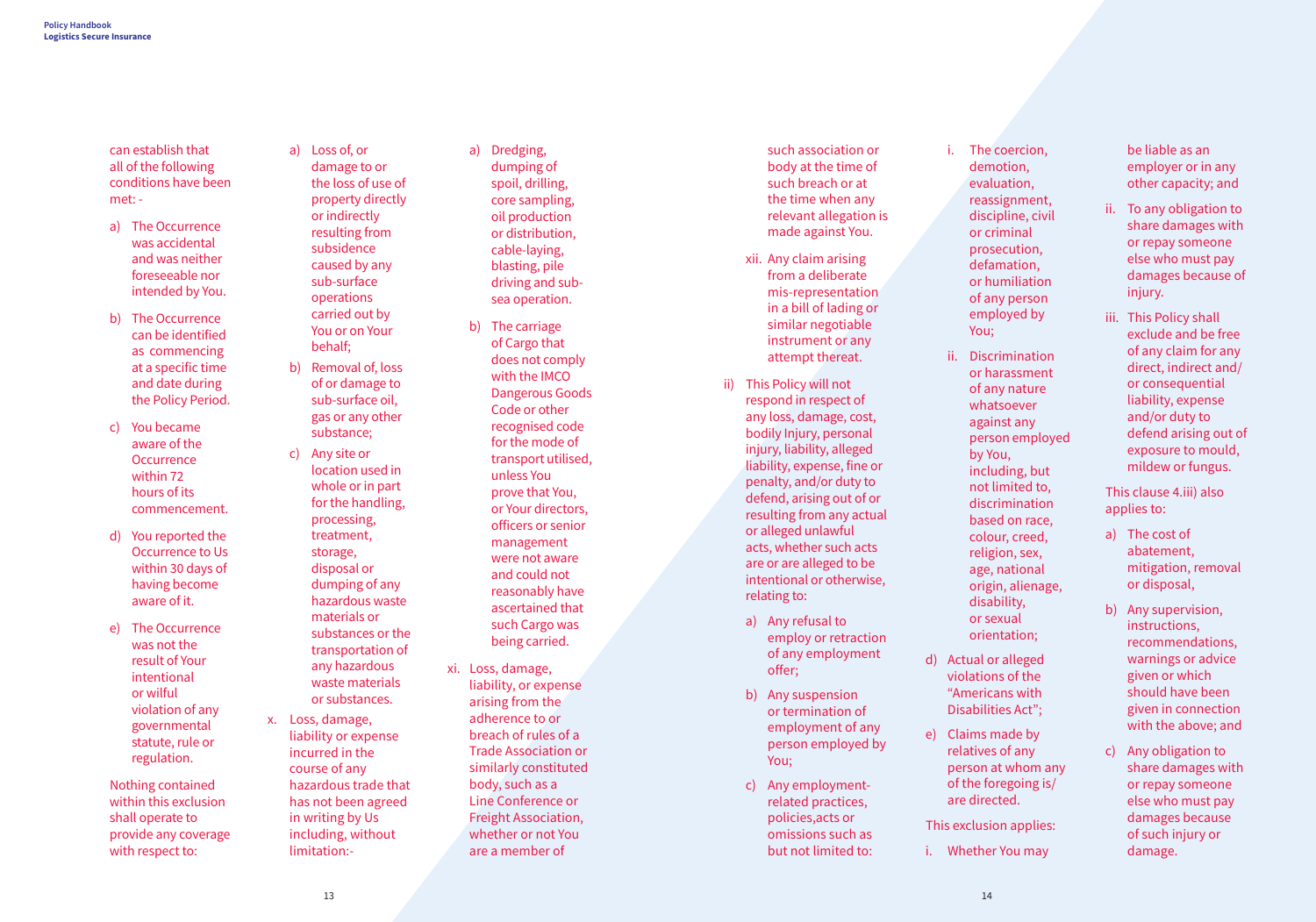# **5. Claims**

- i) It is a Condition Precedent to Our liability that immediate and written notice is given to Us, of any circumstances of which any of You or any of Your directors, officers or senior management become aware, which has given, or may give rise to a claim under this Policy.
- ii) If You fail to comply with the requirement of Clause 5.i) and thereafter accept in writing that such failure releases Us from liability, then We may at Our Discretion, agree to provide a partial indemnity. The partial indemnity shall not exceed Our estimate of the amount that would have been due if immediate notice had been given in accordance with Clause 5.i).
- iii) You will keep Us fully informed of all facts and make available documents within Your custody, possession, or power, in connection with any claim or circumstance which may give rise to a claim against Us. You will allow Us to take copies (including in digital

format) of all such documents and allow access to Your computer software and hardware to the extent necessary.

#### iv) You will allow Us and Our agents to interview any person who is, or was Your director, officer, employee, manager or agent. As regards any person who was a director, officer, employee, manager or agent, You will use your best efforts to secure their co-operation.

- v) You will not, without Our previous written agreement, settle or admit liability for any claim which may be wholly, or in part, covered herein.
- vi) We may direct or control the handling of any claim or proceedings relating to any liability insured under this Policy. If You refuse to consent to any settlement recommended by Us but decide to contest or continue to contest legal proceedings, then Our liability shall not exceed the amount for which We could have settled the claim, plus legal costs incurred to the date of Your refusal.
- vii) In no circumstances whatsoever shall We be obliged to issue bonds or guarantees, save for General Average or Salvage Guarantees as may have been agreed by Us.
- viii) In respect of loss, damage, or delay arising prior to the completion of the contract of affreightment, on-carriage to the appointed destination will be by the same mode as the original mode of carriage unless We shall determine otherwise.

# **6. Appointment of Lawyers and Experts**

When a claim is made against any of You in respect of which an indemnity may be payable under this Policy, We may appoint a lawyer or other expert on Your behalf. We will pay the fees of a lawyer or expert so appointed. If, before Our intervention, You have appointed a lawyer or expert, We shall only be liable to reimburse the reasonable fees of the lawyer or expert and then only on such basis as We shall at Our Discretion decide.

#### **7. Sue and Labour**

- i) We may sue and labour on Your behalf. You agree to co-operate fully.
- ii) It is Your duty and that of Your agents in all cases to take such measures as may be reasonable for the purpose of averting or minimising loss, damage, liability or expense, that is insured under this Policy.
- iii) If you obtain Our prior approval of the steps You intend to take, We will reimburse expense incurred by You in fulfilling Your obligations under sub-clause 7.ii) Our liability under this clause shall be subject to the relevant limit and deductible and shall not be treated as a supplementary engagement.
- iv) Clause 5 shall prevail, in the event of any conflict with this clause.

# **8. Subrogation**

i) You must take all necessary steps to preserve and pursue rights of recovery that may inure to Our benefit. If requested by Us, You must assign such rights of recovery to Us.

ii) If You obtain Our written approval of the steps to be taken, We will reimburse expenses incurred by You in fulfilling Your obligations under sub-clause 8.i). Our liability under this sub-clause 8.ii) shall be subject to the relevant limit and deductible and shall not be treated as a supplementary engagement.

- iii) We are entitled to the benefit of any actual and potential recoveries from Third Parties who, whether through a civil wrong or breach of contract, may have caused or contributed to a claim recoverable under this Policy.
- iv) If any recovery is made prior to settlement of Your claim, We shall be entitled to take credit for the recovery in quantifying Our liability.
- v) All recoveries and potential recoveries shall be held in trust first for the payment of reasonable legal or other experts' fees incurred in making the recovery, then for Our benefit and finally for Your benefit.
- vi) In apportioning the benefit of any recovery,

the following principles will apply: -

- a) Interest shall be applied to all relevant sums (including Policy Limits, deductibles and all sums already paid by You or Us) at the Central Bank Lending Rate for the currency concerned, in order to attribute to them a value as at the date of the recovery.The resulting figures shall be the basis for the allocation and distribution of the recovery.
- b) Your claim shall be re-calculated as though payable by Us on the day following the date of the recovery and the recovery shall be allocated and distributed to reflect the re-calculation. In no circumstances however shall the making of a recovery result in Our having to make any additional payment to You, save to account to You for interest notionally due pursuant to such re-calculation.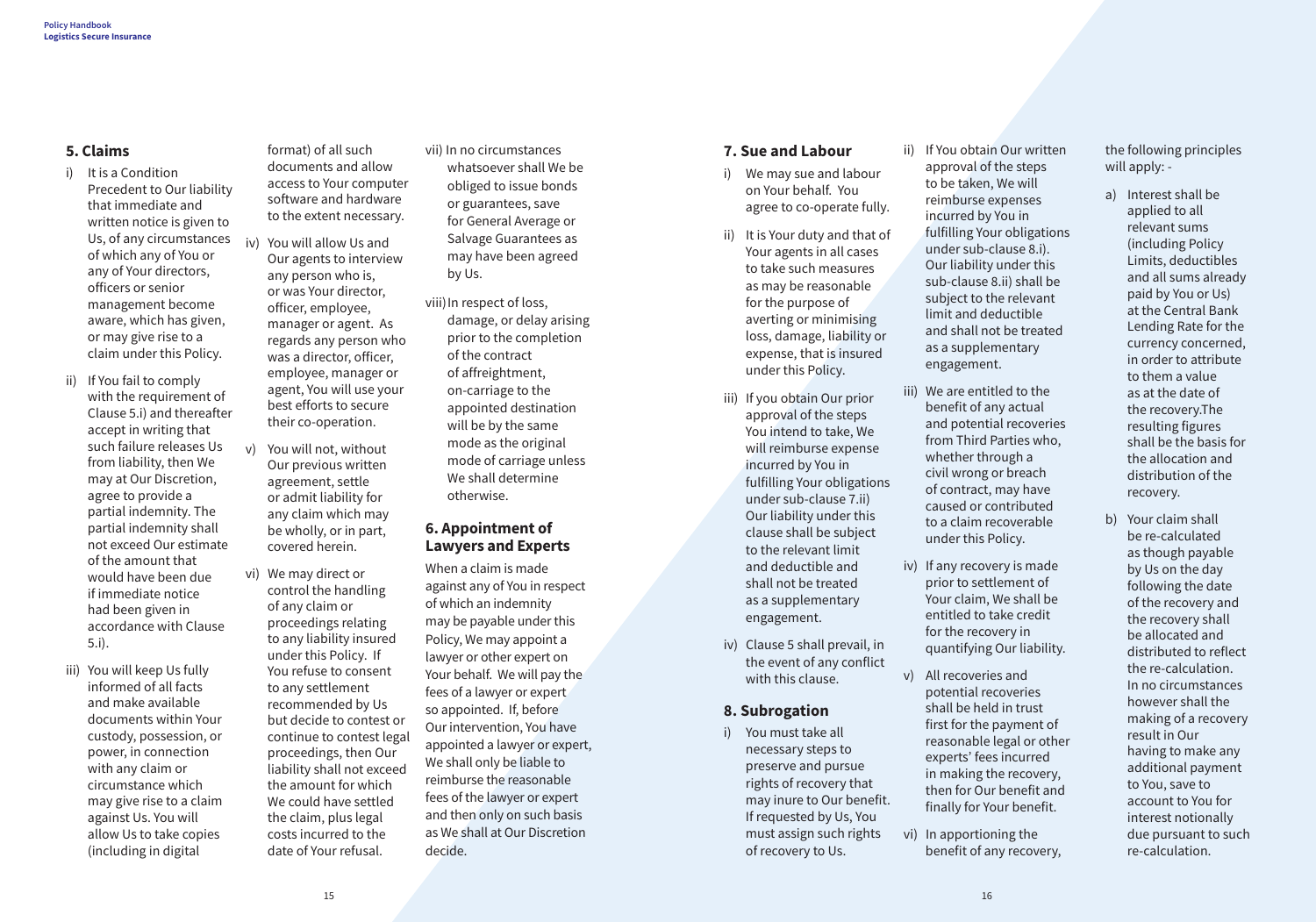- vii) In no circumstances shall this insurance inure to the benefit of Your contractor, sub-contractor, jointventurer, customer or any other person.
- viii)You shall not, without Our prior written consent, give any waiver of subrogation to any person not an Insured.

#### **9. Deductibles and Policy Limits**

- i) In calculating our liability, credit will be given to Us for any relevant deductible, as may be stated in the Schedule.
- ii) If a circumstance, accident or Occurrence gives rise to more than one claim, then the largest deductible alone shall apply.
- iii) The limit under each applicable insured Section shall, unless the contrary is stated, apply to limit Our liability for any event or Occurrence, or series of events or Occurrences, arising out of one cause.
- iv) In no circumstances whatsoever shall Our liability, including sue and labour, legal fees and costs, exceed the

Policy Limit set out in the Schedule.

# **4 Optional Covers**

#### **Section 2 - Property and Stocks**

If the Property insured or any part thereof shall be accidentally physically lost destroyed or damaged, We will pay You the value of the property at the time of the happening of its loss or destruction or the amount of such damage or at Our option reinstate or replace such property or any part thereof.

#### **Provided that**

- 1) Our liability shall in no case exceed in respect of each item the sum expressed in the said Schedule to be insured thereon or in the whole the total Sum Insured hereby or such other sum or sums as may be substituted therefor by memorandum hereon or attached hereto signed by or on behalf of Us.
- 2) Our liability individually in respect of such loss destruction or damage shall be limited to the proportion set against our name.

#### **Exclusions**

We will not indemnify You in respect of

1. a) Electrical or mechanical breakdown or

#### derangement of plant machinery or equipment;

- b) Deterioration of property due to change in temperature or humidity or failure or inadequate operation of an airconditioning cooling or heating system;
- c) Subsidence ground heave landslip erosion settling or cracking.

#### **Unless either**

- i) Caused by
	- $F$ ire
	- **Lightning**
	- **Explosion**

(for the purposes of this Exception "explosion" shall not mean the bursting or disruption of turbines compressors, transformers rectifiers, switchgear engine cylinders, hydraulic cylinders, fly-wheels or other moving parts subject to centrifugal force or boilers or economizers or other vessels machinery or apparatus in which

Aircraft or other aerial devices or articles

pressure is used)

#### dropped there from;

Impact by vehicles watercraft locomotives or rolling stock;

Earth quake;

Riot or malicious acts;

Strikers locked-out workers or persons taking part in labour disturbances;

Storm tempest flood.

- OR
	- ii) Resulting in

the occurrence of any of the events in (i) above then We will only indemnify You under the terms of the Policy in respect of the resultant loss destruction or damage.

- 2. Loss destruction or damage to:
	- a) Property in course of manufacture if such loss destruction or damage is sustained while the property is being actually worked on and directly resulting from such work
	- b) Property in course of construction or erection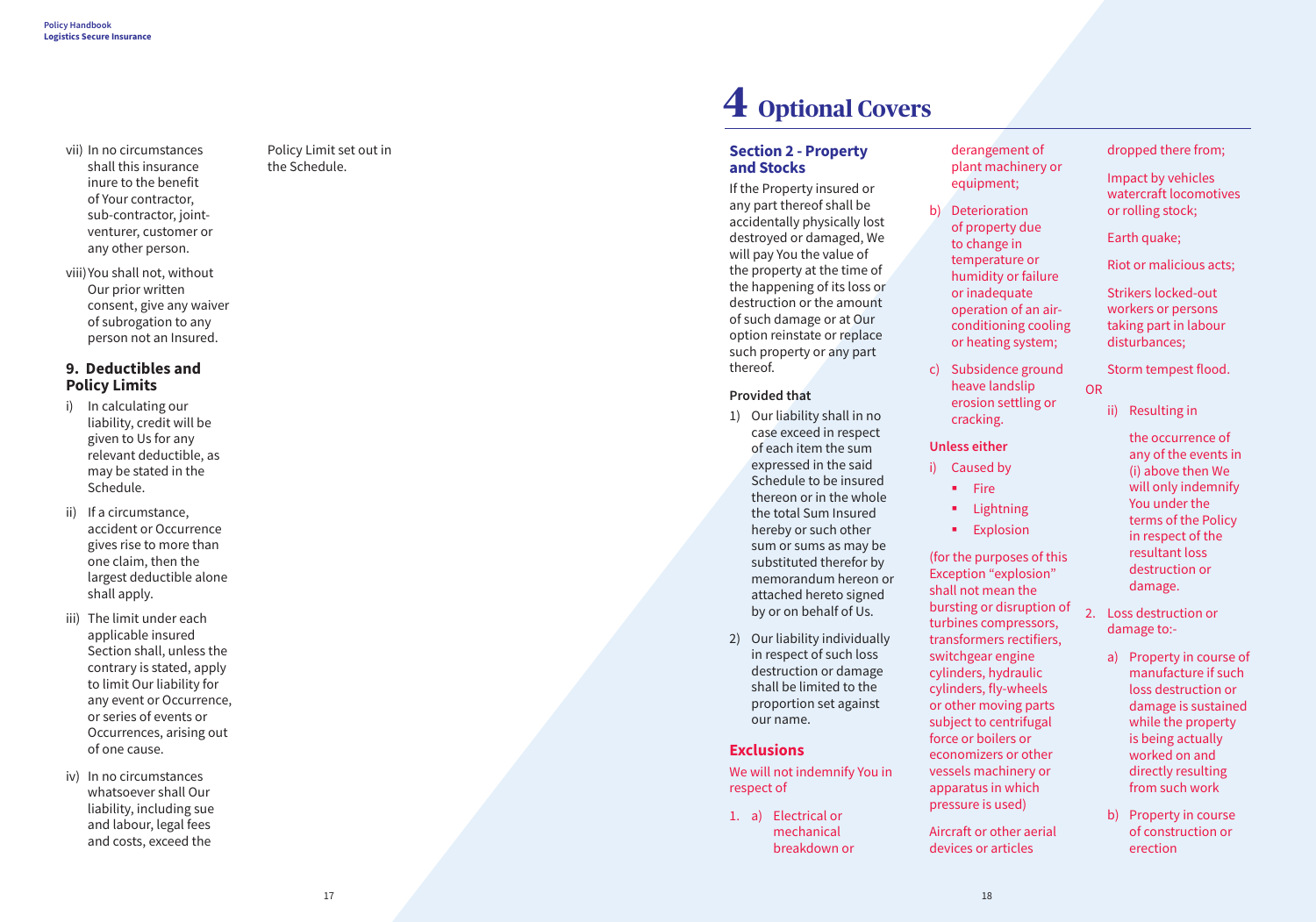- c) Boilers economizers turbines or other vessels machinery or apparatus in which pressure is used or their contents resulting from their explosion or rupture
- d) Plant machinery or equipment during installation dismantling or the stripping down and assembly in respect of any re-siting operations
- e) Electrical equipment or wiring caused by electrical current (other than lightning)
- f) Money cheque bullion negotiable instruments and securities of all kinds
- g) Animals growing crops or standing timber
- h) Dams reservoirs piers wharves jetties bridges or tunnels
- i) Any vehicle licensed for road use railway locomotive and rolling stock water craft or aircraft or property contained in water craft or aircraft

i) Property whilst in transit other than at any premises described in the schedule

k) Documents manuscripts business books or computer systems records for the value to the Insured of the information contained therein

However, we will indemnify You in respect of loss destruction or damage to

- i) Documents manuscripts and business books but only for the value of the materials as stationery together with the cost of clerical labor expended in writing up
- ii) Computer systems records but only for the value of the materials together with the costs and expenses necessarily incurred by You in reproducing such records (excluding any costs or expense in connection with the production of information to be recorded therein)
- 3. a) Consequential loss of any kind or description whatsoever
- b) Loss resulting from dishonesty fraudulent action trick device or other false pretence
- c) Loss resulting from theft unless accompanied by violence to persons or threat of violence or forcible and violent entry to or exit from the premises
- d) Loss resulting from unexplained or mysterious disappearance or shortage revealed at any periodic inventory or shortages in the supply or delivery of materials or loss or shortage due to clerical or accounting error
- e) The cost of replacing or rectifying defective materials workmanship design or defect or omission in design plan or specification
- f) Contamination pollution wear and tear corrosion vermin fungus rot gradual deterioration deformation or distortion shrinkage

evaporation loss of weight change in flavour colour texture or finish or action of light

- g) The cost of normal upkeep or normal making good
- h) The freezing or solidification of molten material
- 4. Loss destruction or damage by storm tempest water hail frost or snow to property
	- a) In the open (other than buildings structures and plant designed to exist and operate in the open)
	- b) Contained in opensided buildings

Unless so described and specifically insured as a separate item in the Schedule

5. The amount stated in the Schedule as the Deductible in respect of each and every occurrence or a series of occurrences consequent on or attributable to one source or original cause giving rise to loss destruction or damage the subject of indemnity under this policy.

# **Special Conditions**

# **Hazardous Goods**

Unless specifically mentioned in the schedule no hazardous goods as defined below shall be kept stored or used in or upon the premises described in this policy,

Ammunition, Blacks of all kinds, Bitumen Tar & Pitch, Calcium Carbide, Celluloid (other than manufactured articles), Cellulose paints, Chlorates, Cotton and other Vegetable Fibres and Waste, Explosives, Fireworks, Gas in Cylinders, Magnesium, Matches, Metallic Powders, Naphtha and its derivatives, Nitrates and Nitrides, Nitric and Sulphuric Acid, Potassium and its compounds, Resins, Rubber Solution and Contact Adhesives, Sulphur and Sulphides Liquid fuels (other than fuel in the tank of motor vehicles), fumigants, Mineral Oils and Spirits, Varnishes and Lacquers, Solvents, Spirits and other inflammable liquids, Flashing below 65 degrees Centigrade.

# **Alteration**

Under any of the following circumstances the insurance under this Policy ceases to attach as regards the property affected unless

the Insured before the occurrence of any loss or damage obtains the sanction of the Insurers signified by endorsement upon the Policy by or on behalf of the Insurers

- a) If the trade or manufacture carried on be altered or if the nature of the occupation of or other circumstances affecting the building insured or containing the Insured property be changed in such a way as to increase the risk of loss or damage
- b) If the building insured or containing insured Property becomes unoccupied and so remains for a period of more than 30 days
- c) If the Property Insured be removed to any building or place other than that in which it is herein stated to be insured
- d) If the interest in the Property Insured passes from the Insured otherwise than by will or operation of law

# **Misdescription**

If there be any material Misdescription of any of the Property Insured or of any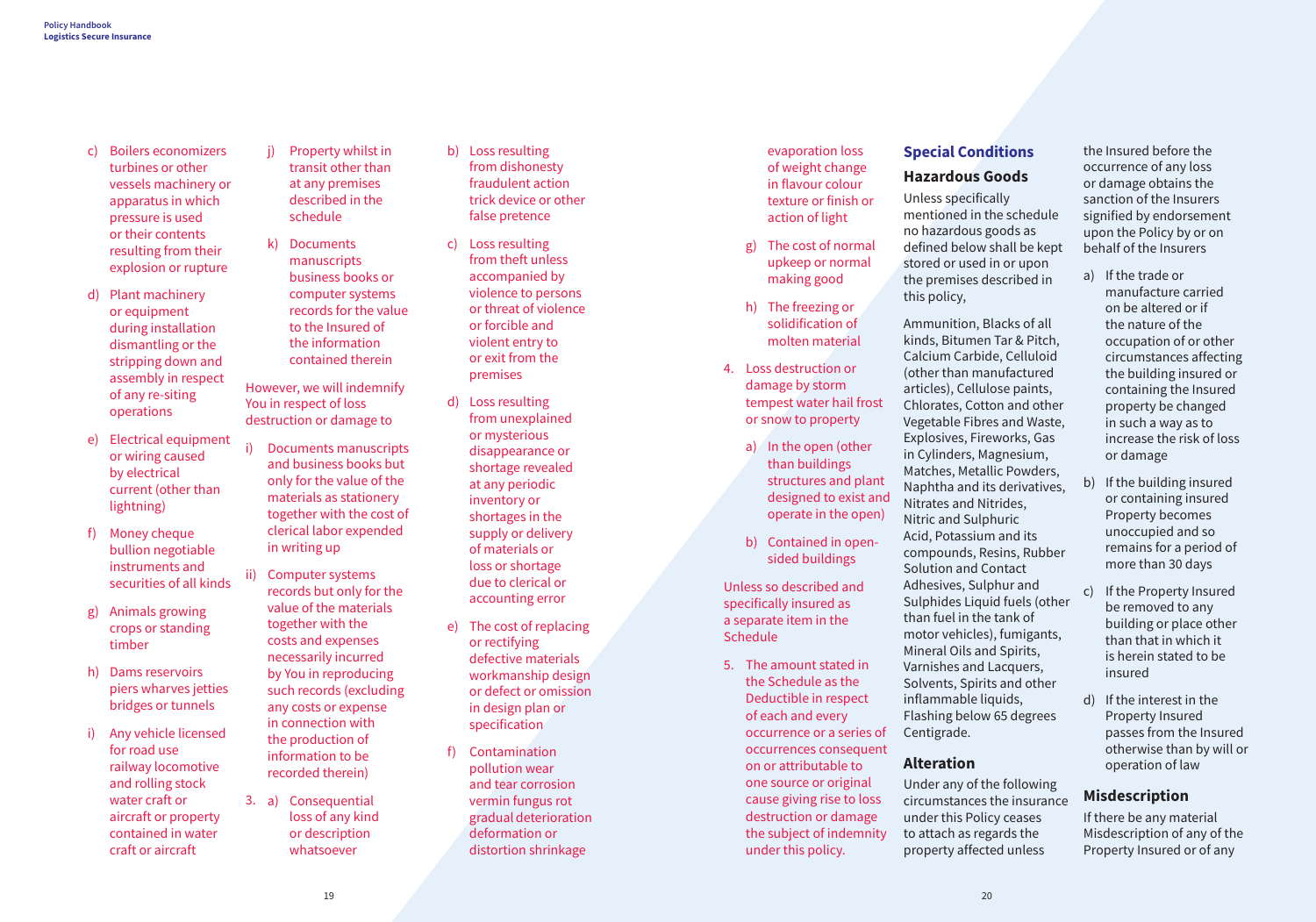building or place in which such property is contained or any misrepresentation as to any fact material to be known for estimating the risk or any omission to state such fact the Insurers shall not be liable under this Policy so far as it relates to property affected by any such Misdescription misrepresentation or omission.

#### **Safeguards and Maintenance**

The Insured shall at all times and as far as is reasonably practicable take steps to safeguard the Property Insured and maintain it in a proper state of repair. The Insured shall also take steps to enforce the observance of all statutory provisions manufacturer's recommendations and other regulations relating to the safety use and inspection of the Property Insured.

#### **Reinstatement**

If the Company elect or become bound to reinstate or replace any property the Insured shall at his own expense produce and give to the Company all such plans documents books and information as the Company may reasonably require. The Company shall not be bound to reinstate exactly

or completely but only as circumstances permit and in reasonably sufficient manner and shall not in any case be bound to expend in respect of any one of the items insured more than the Sum Insured thereon.

#### **Marine**

This Insurance does not cover any loss or damage to property which at the time of happening of such loss or damage is insured by or would but for the existence of this Policy be insured by any Marine Policy or Policies except in respect of any excess beyond the amount which would have been payable under the Marine Policy or Policies had this insurance not been effected.

# **Additional Benefits: Increased Cost of Working**

Additional expenditure reasonably incurred for the sole purpose of avoiding or diminishing the interruption or interference of business which but for that expenditure would have taken place during the indemnity period in consequence of the accidental physical loss or damage occurred in the business premises.

Maximum loss payable under this benefit is limited to a maximum of AED/SAR/ QAR 100,000 or BHD/OMR 10,000 within the maximum indemnity period of 6 months.

#### **Rent**

Rent incurred for the business premises, if the same or part thereof becomes untenantable as a result of an occurrence, which is the subject of a valid claim under this section.

Maximum loss payable under this benefit is limited to a maximum of AED/SAR/ QAR 50,000 or BHD/OMR 5,000, or the actual rent lost whichever is less upto a maximum period of 6 months.

#### **Documents and Business Books**

Written books deeds manuscripts business books architects plans and other documents but only for the value of the material as stationery together with the cost of clerical labour expended in writing up and not for the value of the information contained therein.

Maximum loss payable under this benefit is AED/SAR/QAR 2,500 or BHD/OMR 250.

#### **Computer system records**

Computer system records but only for the value of the material together with the cost of clerical labour and computer time expended in reproducing such records (excluding any expenses in connection with the production of information to be recorded therein) and not for the value of the information contained therein.

Maximum loss payable under this benefit is AED/SAR/QAR 2,500 or BHD/OMR 250.

# **Debris Removal**

Costs and expenses necessarily incurred for the removal of debris following an accidental loss.

Maximum loss payable under this benefit is restricted to a maximum limit of AED/SAR/QAR 25,000 or BHD/OMR 2,500.

#### **Expediting Expenses**

Expenses necessarily and reasonably incurred for the purpose of reducing the material damage loss of Insured property, including overtime, night time, holiday working and the extra cost of air freight, courier or any other rapid means of transportation.

Maximum loss payable under this benefit is restricted to a maximum of AED/SAR/QAR 50,000 or BHD/OMR 5,000.

#### **Loss Minimisation Expenses**

Expenses that are necessarily and reasonably incurred for the purpose of minimizing loss or damage to the Property insured hereunder caused by an Insured Peril.

Maximum liability under this extension shall not exceed AED/SAR/QAR 50,000 or BHD/OMR 5,000.

#### **Fire Extinguishing Expenses**

Expenses including wages of your employees other than full time members of a Works Fire Brigade, and cost of replenishment of fire fighting appliances and destruction of or damage to materials (including employees' clothing and personal effects) unless otherwise specifically insured.

The Company's maximum liability under this extension shall not exceed AED/SAR/ QAR 50,000 or BHD/OMR 5,000.

#### **Memoranda 1:**

Besides cover for property

on premises other than stock per location of AED/ SAR/QAR 2.5 Million or BHD/ OMR 250,000, this Section is designed to indemnify You for any claim against You from Your customers for damage to their goods whilst under Your care custody and control and caused by operational perils without the necessity to prove negligence on Your part.

Cover is limited to the extent of AED/SAR/QAR 500,000 or BHD/OMR 50,000 each customer subject to a maximum limit of AED/SAR/ QAR 5 Million or BHD/OMR 500,000 in the aggregate. You should ensure that your customers have adequate insurance for Force Majure perils (Fire & Act of God Perils) for the goods held in Your custody.

#### **Memoranda 2:**

Under no Circumstances shall our liability under this Section including all the Additional Benefits, during any one Policy Period, exceed the loss limit mentioned on the Policy Schedule.

#### **Section 3 - Public Liability**

We shall indemnify You (or in the event of death your legal representatives) against all sums which You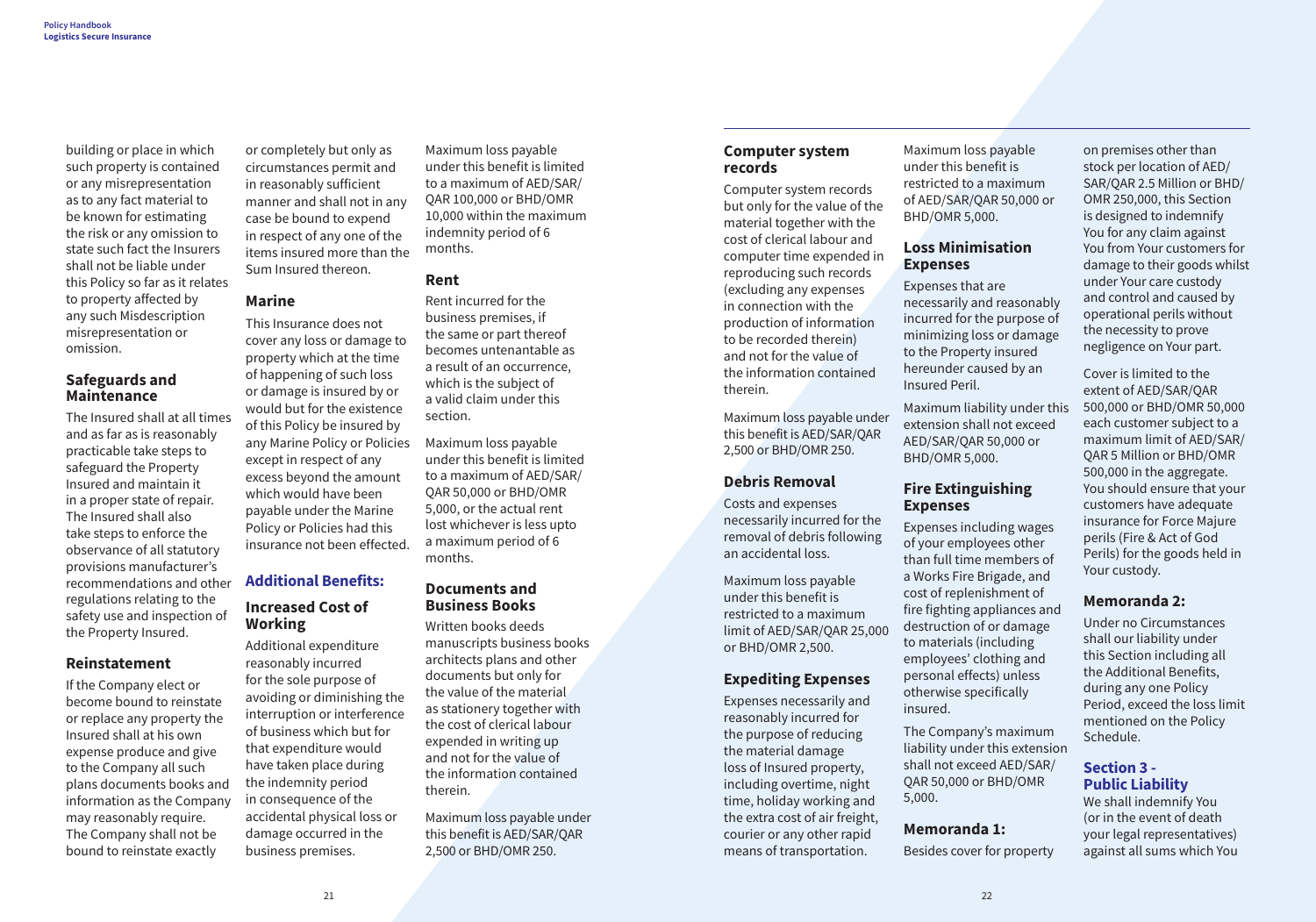shall become liable at law to 3. We will also pay pay as compensation for

- (i) Accidental bodily injury to any person.
- (ii) Accidental loss or damage to material property caused in connection with the Business and happening within the Territorial Limits stated in the Schedule during the Period of Insurance.

#### **Provided always that**

- 1. We shall only be liable for occurrences caused through the fault or negligence of You or Your employees whilst engaged in the Business.
- 2. a) Our liability of under this Policy for all compensation payable shall not exceed the Limits of Indemnity whether in respect of Any one Occurrence or in Any one Period of Insurance.
	- b) The term "Any one Occurrence" shall be deemed to mean any one occurrence or all occurrences of a series consequent on or attributable to one source or original cause.
- - a) All costs and expenses recoverable by any claimant from You.
	- b) All costs and expenses incurred with Our written consent in respect of any claim to which the indemnity expressed in this Policy applies.
- 4. We shall not be liable for claims notified after a period of twelve months from the date of occurrence of the event, unless the policy is renewed continuously with Us.

#### **Exclusions**

We shall not be liable under this Policy in respect of

- **1. Liability to Employees** 
	- i) Bodily injury to or disease contracted by any person in Your employment or apprenticeship arising out of and in the course of such employment or apprenticeship.
	- ii) Any person claiming compensation from You under any Workmen's Compensation Act

or Ordinance and/ or at Common Law and/or at Shariah Law as a workman in the service of a sub contractor under You.

**2. Owned or Hired Property** 

> Loss of or damage to property belonging to or hired by You.

- **3. Custody or Control of Property**
- i) Loss of or damage to property in the care custody or control of You or any of Your employees other than buildings temporarily occupied but not owned or tenanted by You for the purpose of alteration decoration or repair.
- ii) Loss of or damage to that part of any property upon which You or any of Your employees are or have been working.
- **4. Subsidence Vibration Removal or Weakening of Support**

Damage to property (including land or buildings or sewers or gas electric water or other mains or pipes) caused by subsidence vibration or by the removal or weakening of support .

#### **5. Motor Vehicles**

Liability arising out of the ownership possession or use by or on behalf of You of any mechanically propelled vehicle including trailers whether used on public road or otherwise.

**6. Aircraft, Watercraft and Railway** 

> Liability arising out of the ownership possession or use by or on behalf of You of any

ii. Drilling Platform or iii. Watercraft of

- iv. Railway rolling stock
- **7. Lifts Escalators Cranes and Power Operated Lifting Tackle**

any kind or description

Rig

Liability arising out of the ownership possession or use by or on behalf of You of any lift escalator crane hoist or other power operated lifting tackle except such as may be specified in the Schedule under the heading Plant.

**8. Defective Drains Sewers Sanitary Arrangements Seepage Pollution or Contamination**

- i) Bodily injury disease loss or damage to property directly or indirectly caused by or through or in connection with defective drains sewers or sanitary arrangements seepage pollution or contamination.
- ii) The cost of removing cleaning-up or nullifying seeping polluting or contaminating substances.
- i. Aircraft or Hovercraft **9. Professional Liability**

Remedial or other treatment or advice administered or given by You or by any person acting on Your behalf or any professional neglect error or omission of You or of Your employees Your behalf.

**10. Products Liability** 

Any commodity which You or Your employees have manufactured sold supplied repaired serviced tested designed specified formulated constructed installed distributed treated altered or processed after such commodity has been removed from the premises occupied by You .

#### **11. Non-Specified Property Premises or Liability**

Your ownership or tenure of any land or building not specified in the Schedule under the heading of the Premises.

**12. Contractual Liability** 

Liability under any agreement under which You have assumed liability which would not have attached in the absence of such agreement.

**13. Fines and Penalties** 

Fines liquidated damages or damages awarded under any penalty clause or any punitive or exemplary damages.

or any person acting on **14. Libel Slander and Like** 

Liability arising from Libel Slander or Infringement of Plans Copyright Patent Trade Name Trademark or Registered Design.

**15. Deductible/Excess** 

The Deductible/ Excess stated in the Schedule which You are responsible in respect of each and every occurrence of loss of or damage to property.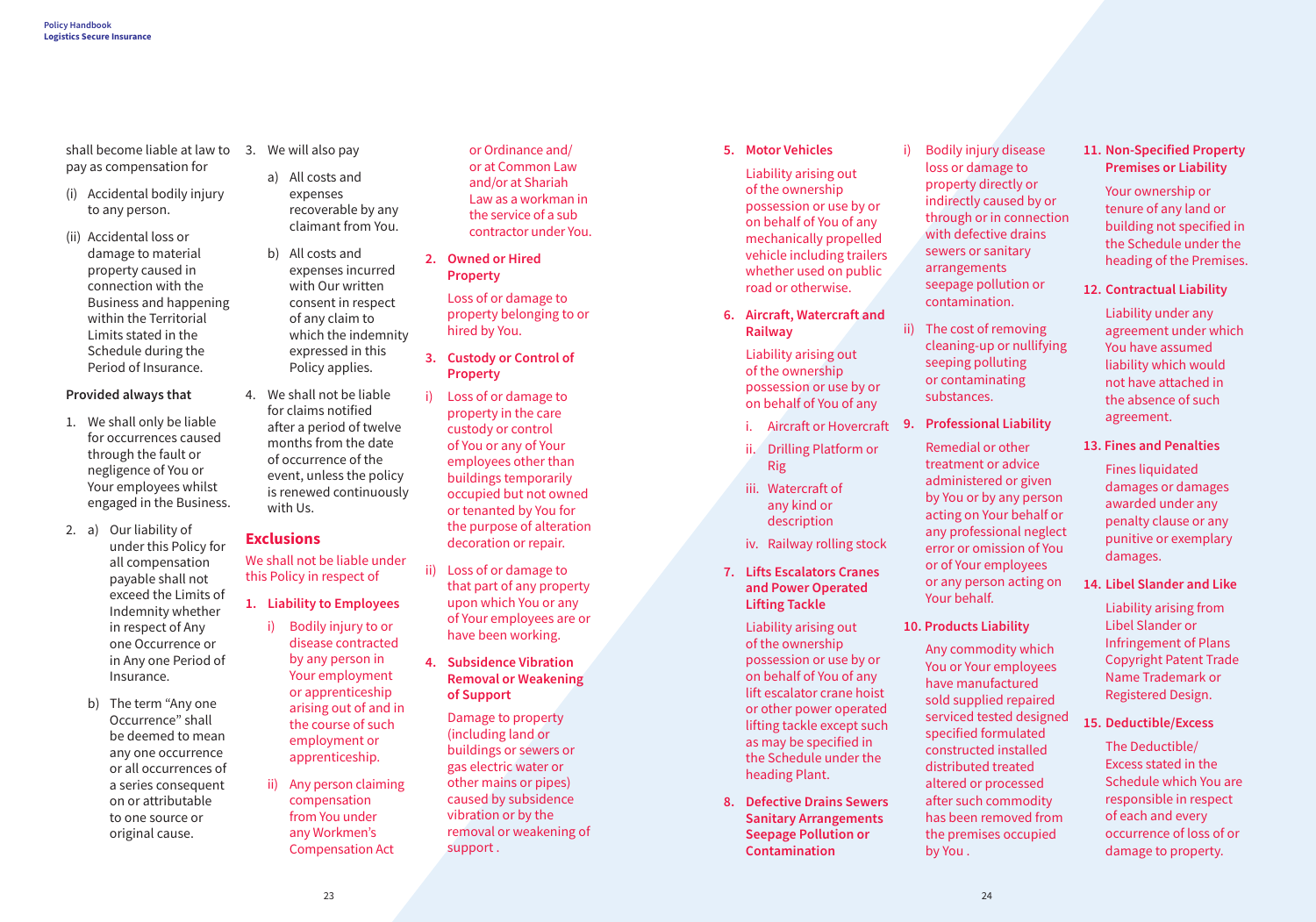#### **16. Genetically Modified Organism (GMO)**

Any loss or liability which arises out of or in connection or from dealing with a GMO, a GMO product or product with GMO component is expressly excluded.

**17. Mining** 

Any loss or liability arising from mining risks both open-cut and underground.

# **Additional Benefit:**

#### **Tenants Liability**

Exclusion 2 shall not apply in the event of loss or damage to premises (or fixtures or fittings thereof) hired or rented by You.

Provided that this extension shall not apply to liability in respect of

- a) such loss or damage if the liability is assumed by You under a tenancy or other agreement and would not have attached in absence of such agreement.
- b) the first AED 1,000 of such loss or damage caused otherwise than by fire or explosion. Maximum loss payable under this benefit is AED/SAR/QAR 100,000

or BHD/OMR 10,000 any one occurrence and in aggregate during any one period of Insurance.

# **Section 4 - Legal Liability To Employees**

# **A. Workmen's Compensation**

If at any time during the Period of Insurance any employee in Your immediate service shall sustain bodily injury by accident or disease arising out of and in the course of his employment by You in the Business described in the Schedule and no other for the purpose of this Insurance and if You shall be liable to pay compensation for such injury under the Law(s) set out in the Schedule then subject to the terms exceptions and conditions contained herein or endorsed hereon We will indemnify You against all such sums for which You shall be so liable to pay in accordance with such law(s) stated in the Schedule.

#### **Provided always that**

1. We will pay all costs and expenses incurred with Our consent in defending any claim for compensation.

2. a) The total amount payable by Us for compensation and all costs and expenses in respect of any and all claims arising out of one sudden occurrence or series of sudden occurrences consequent on or attributable to one source or original cause shall not exceed the Limit of Indemnity stated in the Schedule irrespective of the number of employees who may sustain injury consequent on or attributable to the same source or original cause.

> b) For the purpose of establishing the total amount payable by Us in respect of one Period of Insurance it is understood that for any one claim where injury is caused over a period which extends outside such Period of Insurance the amount of compensation costs and expenses indemnifiable arising out of such claim shall be limited

to no more than the proportion of the total amount of compensation costs and expenses for the claim as the length of such Period of Insurance (or part thereof as applicable) bears to the total length ofthe period during which such injury is caused.

3. In the event of any change in Law(s) or the substitution of other legislation therefore this Policy shall remain in force but Our liability shall be limited to such sum as We would have been liable to pay if the Law(s) had remained unaltered

#### **B. Employer's Liability**

If at any time during the Period of Insurance any employee in Your immediate service shall sustain bodily injury by accident or disease arising out of and in the course of his employment by You in the Business described in the Schedule and no other for the purpose of this Insurance and You shall be liable AT LAW to pay compensation for such injury or disease then subject to the terms exceptions and conditions contained therein or

endorsed hereon We will indemnify You against all such sums for which You shall be so liable.

#### **Provided always that**

- 1. We shall only be liable for accidental bodily injury or disease arising out of and in course of employment by You in the Business and caused through
	- a) The fault or negligence of You or Your employees while engaged in Your Business.
	- b) Your fault or negligence in NOT providing
		- i) Safe plant and machinery;
		- ii) A safe place of work;
	- iii) A safe system of work.
- 2. We will also pay
	- i) All costs and expenses recoverable by any claimant from You.
	- ii) All costs and expenses incurred with Our written consent in respect of any claim to which the indemnity expressed in this Policy applies.

#### 3. a) The total amount payable by Us for compensation and all costs and expenses in respect of any and all claims out of one sudden occurrence or series of sudden occurrences consequent on or attributable to one source or original cause shall not exceed the limit of Indemnity stated in the Schedule irrespective of number of employees who may sustain injury consequent on or attributable to the same source or original cause.

b) For the purpose of establishing the total amount payable by Us in respect of one period of insurance it is understood that for any one claim where injury is caused over a period which extends outside such period of insurance the amount of compensation costs and expenses indemnifiable arising out of such claim shall be limited.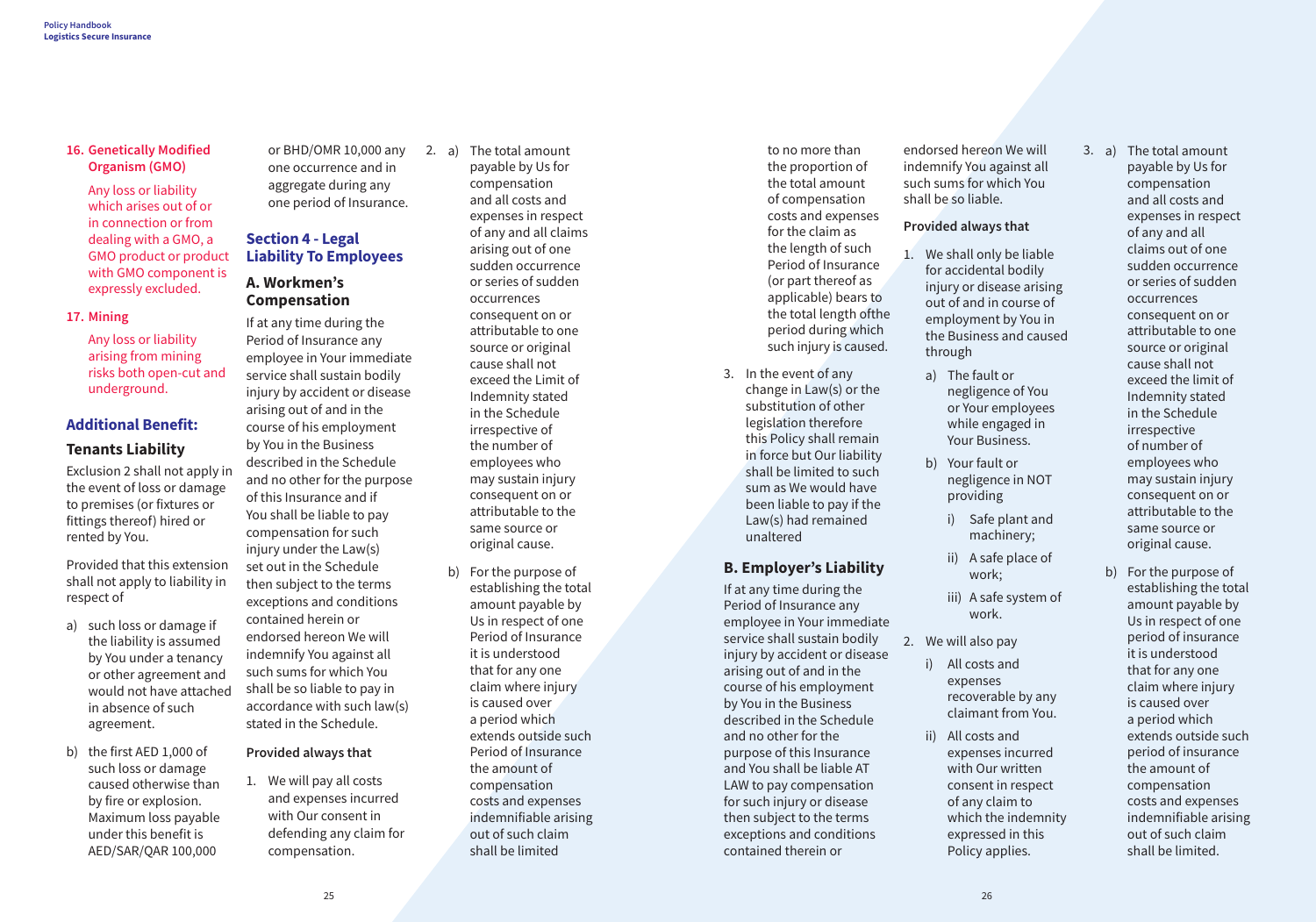to no more than the proportion of the total amount or compensation costs and expenses for the claim as the length of such period of insurance (or part thereof as applicable) bears to the total length of the period during which such injury is caused.

- 4. If at the time of any claim there shall be any other policy of indemnity or insurance in favour of or effected by or on behalf of You applicable to such claims We shall only be liable under this Policy for any excess beyond the amount which would be payable under such other indemnity or insurance.
- 5. We shall not be liable for claims notified after a period of twelve months from the date of occurrence of the event unless the policy is renewed continuously with Us.

# **Exclusions**

We shall not be liable under this Policy in respect of

- **a) Your Contractors**  Your liability to employees of Your contractors.
- **b) Excluded Workmen**

Any person who is not under a contract of service or apprenticeship with You and/or who is not a "workman" within the meaning of the law(s).

- **c) Wilful act or omission**  Any injury by accident
	- or disease which results from Your wilful act or omission and which reasonably could have been expected having regard to the nature and circumstances of such act or omission.
- **d) Liability under Contract or Agreement**

Any liability which attaches by virtue of an agreement but which would not have attached in the absence of such agreement.

**e) Recovery from Other Parties** 

> Any sum which You would have been entitled to recover from any party but for an agreement between You and such party.

**f) Fines and Penalties** 

- Fines liquidated damages or any punitive or exemplary damages.
- **g) Geographical Area**
	- Any bodily injury sustained outside the Geographical Area stated in the Schedule.
- **h) Sickness and/or Disease** Sickness and/or disease other than occupational disease arising from or through or in consequence of any event defined in 1(a) and/or (b) of employer's liability wording.
- **i) Aircraft, Watercraft and Railway**

Liability arising out of the ownership possession or use by or on behalf of You of any

- i) Aircraft or Hovercraft
- ii) Drilling Platform or Rig
- iii) Watercraft of any kind or description
- iv) Railway rolling stock
- **j) Professional Pilots and Air Crew**

Any loss or liability to professional pilots and air crew is excluded unless otherwise agreed and noted in the policy schedule

#### **k) Mining**

Any loss or liability arising from mining risks both open-cut and underground

# **ADDITIONAL BENEFITS**

# **Medical Expenses**

Maximum of AED/SAR/QAR 5,000 or BHD/OMR 500 per person per occurance

# **Repatriation Expenses**

Expenses incurred for the repatriation of the body of the deceased employee and/or seriously injured employee on the advice of competent medical authorities in consequence of any event covered by this policy.

Maximum loss payable under this benefit is AED/ SAR/QAR 5,000 or BHD/ OMR 500 per person per occurance (including accompanying person).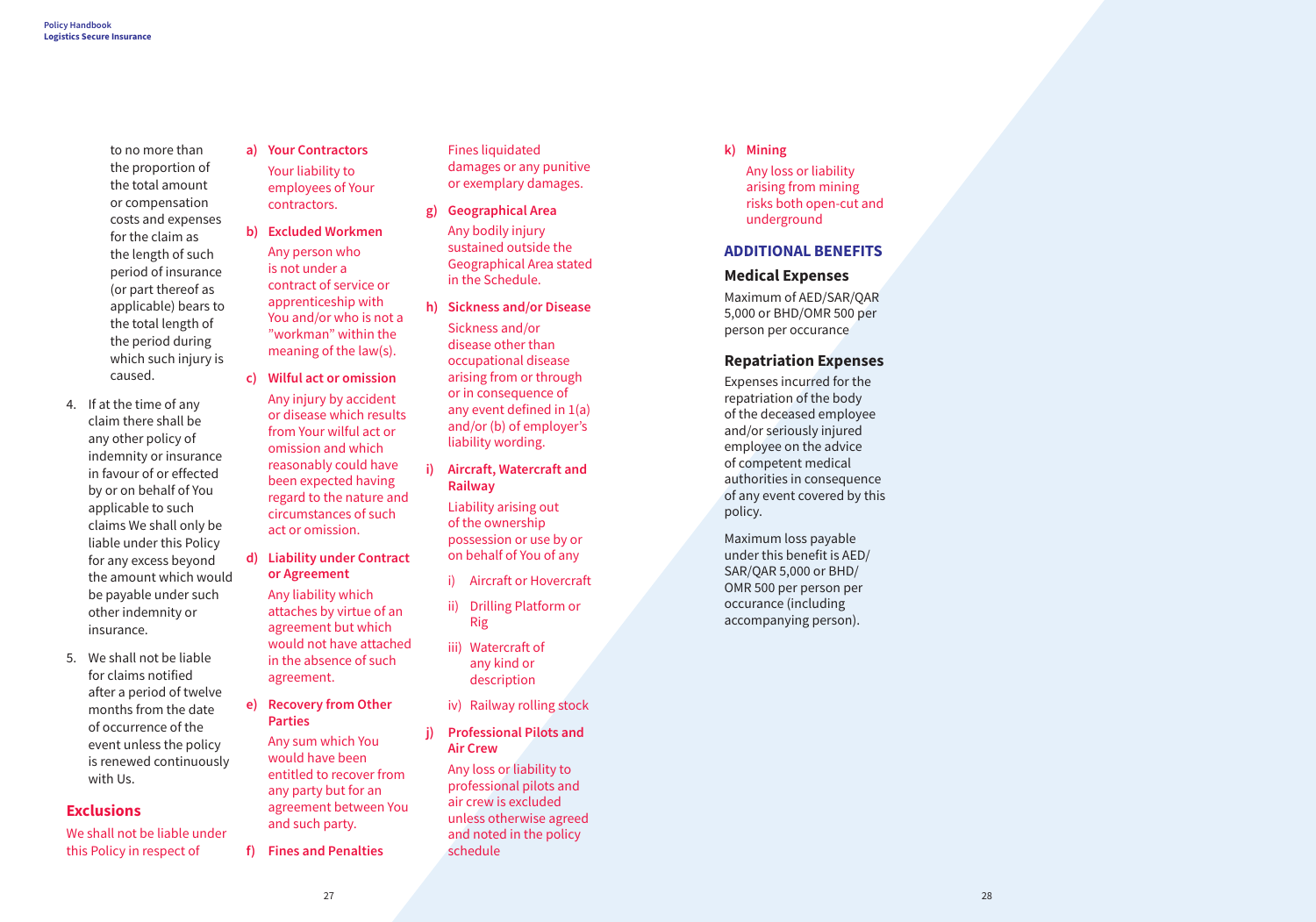# **5 General Exclusions**

We shall not be liable under this Policy in respect of,

#### **War & Terrorism Exclusion**

Loss, damage, cost or expense of whatsoever nature directly or indirectly caused by, resulting from or in connection with any of the following regardless of any other cause or event contributing concurrently or in any other sequence to the loss;

- i) War, invasion, acts of foreign enemies, hostilities or warlike operations (whether war be declared or not), civil war, rebellion, revolution, insurrection, civil commotion assuming the proportions of or amounting to an uprising, military or usurped power;
- ii) Capture, seizure, arrest, restraint, detainment, confiscation, nationalisation, requisition or preemption and the consequences of, or any attempt at any of these;
- iii) Derelict mines, torpedoes, bombs or other derelict weapons of war.

iv) Strikers, locked-out workmen, or persons participating in labour disputes and disturbances (whether legal or otherwise) and the consequences of strikes, lock-outs, labour disputes and disturbances. (not applicable to Sections 2, 3 and 4).

- v) Destruction of or damage to property by or under the order of any Government or public or local authority.
- vi) Any loss, damage, liability or expense arising from terrorism, and/or steps taken to prevent, suppress, control or reduce the consequences of any actual, attempted, anticipated, threatened, suspected or perceived terrorism.

For the purpose of this clause, "terrorism" means any act(s) of any person(s) or organisation(s) involving the causing, occasioning or threatening of harm of whatever nature and by whatever means, or putting the public or any section of the public in fear, in circumstances in which it is reasonable to conclude that the purpose(s) of the person(s) or organisation(s) concerned are wholly or partly of a political, religious, ideological or similar nature.

This Exclusion also excludes loss, damage, cost or expense of whatsoever nature directly or indirectly caused by, resulting from or in connection with any action taken in controlling, preventing, suppressing or in any way relating to (i) to (vi) above.

If We allege that by reason of this exclusion, any loss, damage, cost or expense is not covered by this insurance the burden of proving the contrary shall be upon You.

In the event any portion of this Exclusion is found to be invalid or unenforceable, the remainder shall remain in full force and effect

#### **Institute Radioactive Contamination, Chemical, Biological, Bio-Chemical and Electromagnetic Weapons**

This clause shall be paramount and shall override anything contained in this Policy inconsistent therewith.

In no case shall this Policy cover loss, damage, liability or expense directly or indirectly caused by or contributed to by or arising from

- i) Ionising radiations from or contamination by radioactivity from any nuclear fuel or from any nuclear waste or from the combustion of nuclear fuel.
- ii) The radioactive, toxic, explosive or other hazardous or contaminating properties of any nuclear installation, reactor or other nuclear assembly or nuclear component thereof.
- iii) Any weapon or device employing atomic or nuclear fission and/ or fusion or other like reaction or radioactive force or matter.
- iv) The radioactive, toxic, explosive or other hazardous or contaminating properties of any radioactive matter. The exclusion in this subclause does not extend to radioactive isotopes, other than nuclear fuel, when such isotopes are being prepared, carried, stored, or used for commercial, agricultural, medical, scientific or other similar peaceful purposes.
- v) Any chemical, biological, bio-chemical, or electromagnetic weapon.

#### **Date Recognition Exclusion Date Related Computer Failure**

- i) Any loss or destruction of or damage to property or consequential loss arising therefrom or any other loss cost or expense directly or indirectly caused by or consisting of or arising from.
- ii) Any legal liability directly or indirectly caused by or contributed to by or arising from the inability or failure of any computer data processing equipment or media microchip integrated circuit or similar device or any computer software whether Your property or not and whether occurring before during or after the year 2000.
- a) Correctly to recognise any date as its true calendar date or;
- b) To capture save or retain and/or correctly to manipulate interpret or process any data information command or instruction as a result of treating any date otherwise than as its true calendar date or;
- c) To capture save or retain and/or correctly

to manipulate interpret or process any data or information as a result of the operation of any command which has been programmed into any computer software which causes loss of data or information or the inability to capture save retain or correctly to process such data or information on or after any date.

But this does not exclude subsequent loss destruction or damage arising therefrom as insured and not otherwise excluded by the policy which itself results from any of the following named perils which are insured by the Cover under which the loss arises;

#### **Named perils**

Fire lightning explosion aircraft aerial devices or articles falling from them riot civil commotion strikers locked out workers persons taking part in labour disturbances malicious persons thieves robbers earthquake storm flood escape of water from any tank apparatus or pipe impact by a road vehicle or animal or subsidence.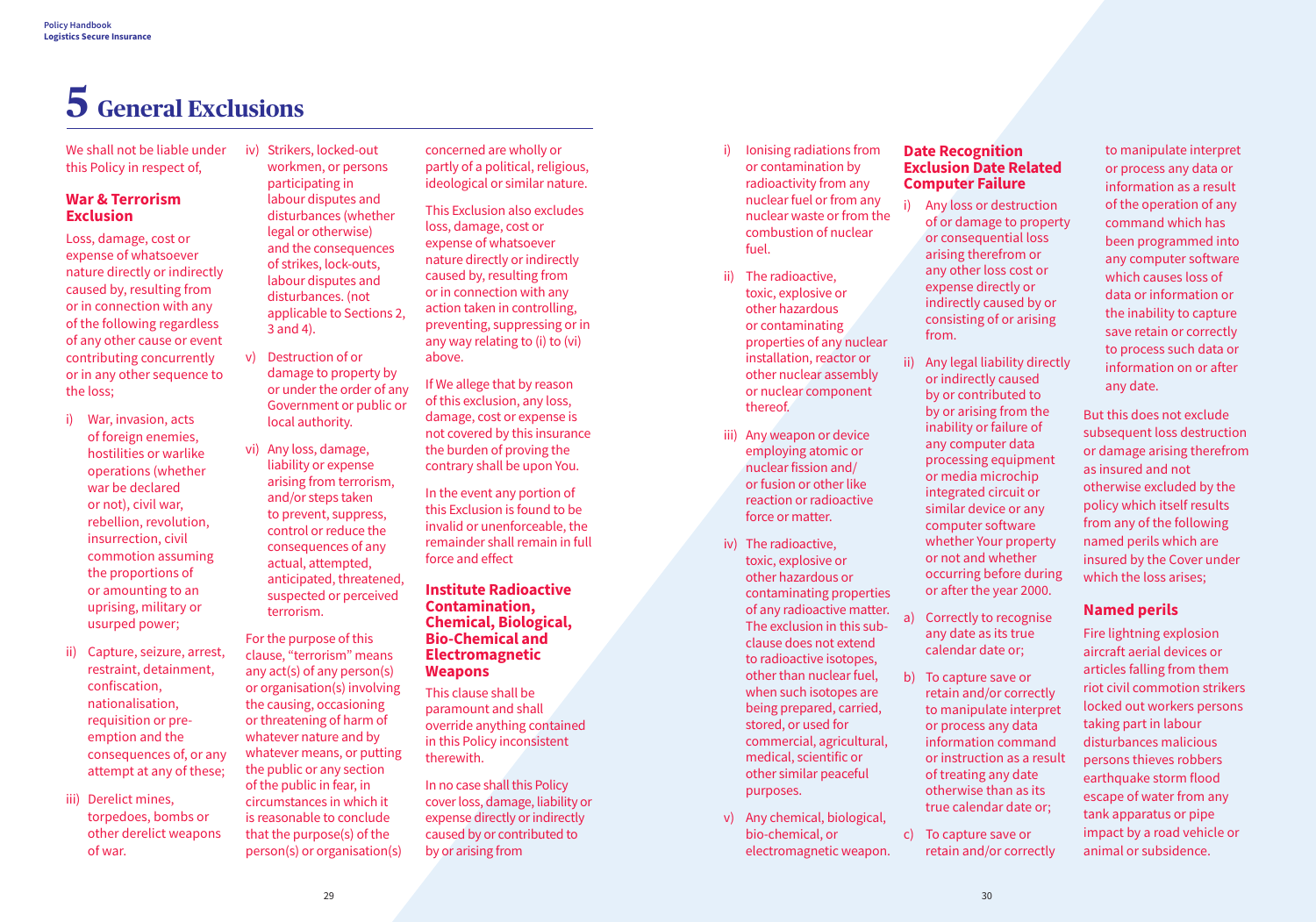# **Cyber Attack Exclusion**

This clause shall be paramount and shall override anything contained in this Policy inconsistent therewith

- i) Subject only to clause (ii) below, in no case shall this Policy cover loss, damage, liability or expense directly or indirectly caused by or contributed to by or arising from the use or operation, as a means for inflicting harm, of any computer, computer system, computer software programme, malicious code, computer virus or process or any other electronic system or negligent transfer (electronic or otherwise) of a computer programme that contains any malicious and or damaging code, including but not limited to computer virus, worm, logic bomb, or Trojan horse and which can be identified as the cause of loss.
- ii) Where this clause is endorsed on policies covering risks of war, civil war, revolution, rebellion, insurrection, or civil strife arising therefrom, or any

hostile act by or against a belligerent power, or terrorism or any person acting from a political motive, Clause (i) shall not operate to exclude losses (which would otherwise be covered) arising from the use of any computer, computer system or computer software programme or any other electronic system in the launch and/or guidance system and/or firing mechanism of any weapon or missile.

#### **Asbestos Exclusion**

Excluding all claims and losses based upon, arising out of, directly or indirectly resulting from or in consequence of, or any way involving:

- i) Asbestos, or
- ii) Any actual or alleged asbestos related injury or damage involving the use, presence, existence, detection, removal, elimination or avoidance of asbestos or exposure or potential exposure to asbestos.
- This exclusion shall not, however, encompass injury or damage involving products containing Asbestos where the existence of Asbestos is not

#### in itself a direct or indirect cause of the injury or damage.

**6 Claims Conditions**

#### **Notice Of Claim**

On the happening of an event for which a claim is or may be made under this Policy You shall

- i) Immediately give written notice to Us.
- ii) Give immediate notice to the police authority in respect of malicious damage robbery theft or fraud.
- iii) Take all practical steps to avoid minimise or check any injury disease loss destruction or damage.
- iv) Retain unaltered and unrepaired anything in any way connected with such event for such time as We may reasonably require.
- v) Keep Us fully informed of all facts and make available documents within Your custody, possession or power in connection with any claim or circumstance which may give rise to a claim against Us.
- vi) Within thirty days of the event unless a further time has been allowed in writing by Us at Your own expense produce for Us full particulars of the claim together with details of any other insurance(s) covering the

#### same liability.

- vii) At Your own expense furnish all information evidence and assistance (including if requested a statutory declaration of the truth of the claim) as We may reasonably
- require. viii) Notify or forward unacknowledged to Us immediately on receipt every letter claim writ summons and/or process in connection therewith.
- ix) Give immediate written notice to Us on being advised of any impending prosecution inquest or fatal enquiry in connection with any occurrence for which there may be liability under this Policy.
- x) Comply with all statutory requirements concerning work related accidents or disease.

#### **Company Rights after a Loss**

On the happening of any loss destruction or damage to any of the Property Insured We may

i) Enter and take and keep possession of the building or premises where the loss or damage has happened.

- ii) Take possession of or require to be delivered to Us any property belonging to You in the building or on the premises at the time of the loss or the damage.
- iii) Keep possession of any such property and examine sort arrange remove or otherwise deal with the same.
- iv) Sell any such property or dispose of the same for account of whom it may concern.

The powers conferred by this Condition shall be exercisable by Us at any time until notice in writing is given by You that You make no claim under this Policy or if any claim is made until such claim is finally determined or withdrawn and We shall not by any act done in the exercise or purported exercise of Our powers hereunder incur any liability to You or diminish Your right to rely upon any of the conditions of this Policy in answer to any claim.

If You or any person on Your behalf shall not comply with Our requirements or shall hinder or obstruct Us in the exercise of Our powers hereunder all benefit under this Policy shall be forfeited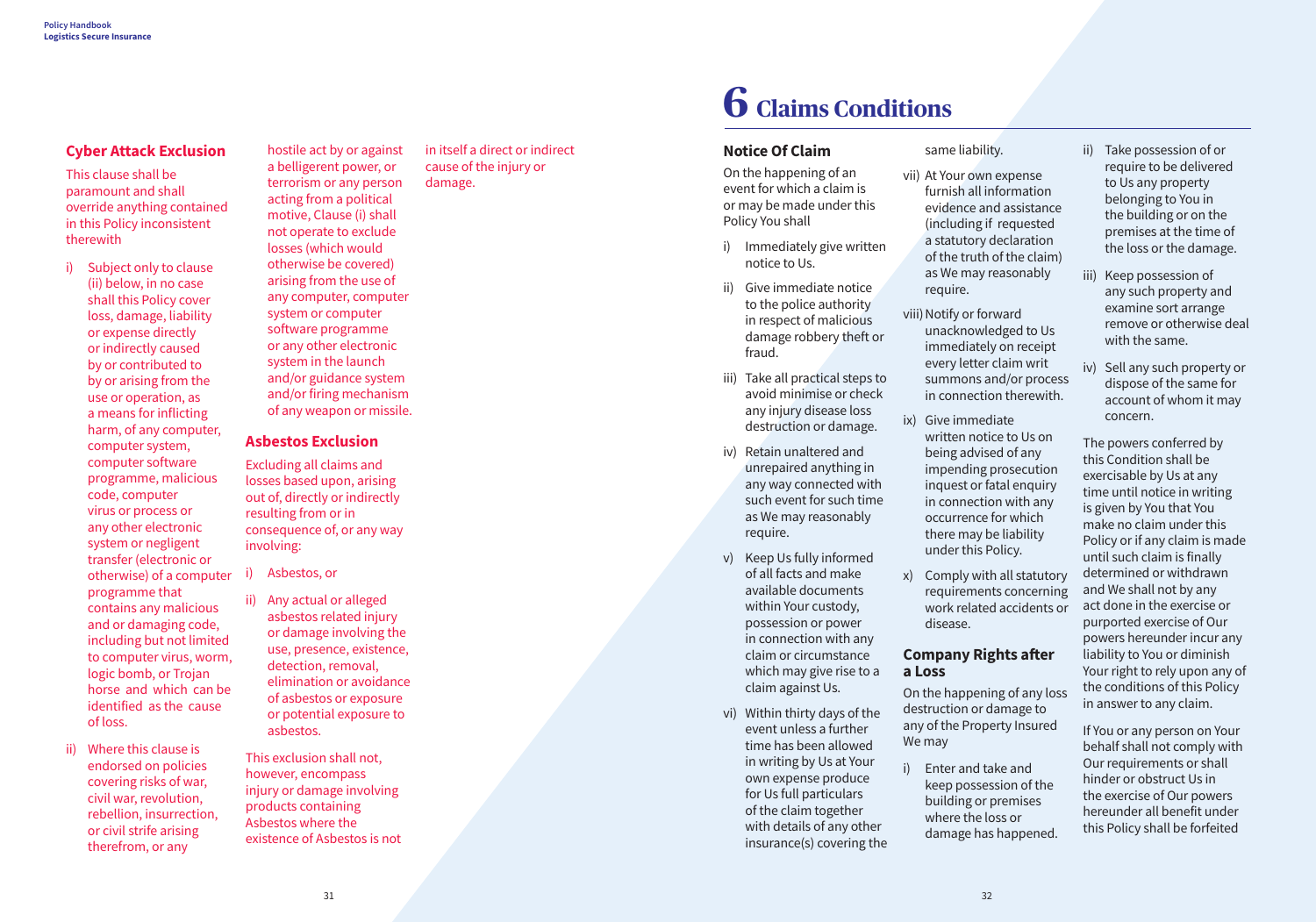You shall not in any case be entitled to abandon any property to Us whether taken possession of by Us or not.

#### **Claims Co-Operation**

You shall at our request and expense do and concur in doing and permit to be done all such acts as may be necessary or reasonably required by Us for the purpose of

- i) Defending any claim
- ii) Enforcing any rights and remedies or
- iii) Of obtaining relief or indemnity from other parties to which We shall be or would become entitled or subrogated upon Our paying for or making good any loss destruction or damage under this Policy whether such acts shall be or become necessary before or after Your indemnification by Us

#### **Claims Control**

i) No admission offer promise payment or indemnity in connection with any injury loss or damage liability or claim shall be made or given by You or on Your behalf without Our written consent

- ii) We shall be entitled if We so desire to take over and conduct in Your name the defence or settlement of any claim or to prosecute in Your name for our own benefit any claim for indemnity or damages or otherwise and shall have full discretion in the conduct of any proceedings and in the settlement of any claim and shall give all such information and assistance as We may require.
- iii) You shall not in any case be entitled to abandon any property to Us whether taken possession of by Us or not.

# **Discharge of Liability**

We may at any time pay You

i) In connection with any claim or series of claims to which a Limit of Indemnity in respect of one occurrence or all occurrences of a series consequent on or attributable to one source or original cause is applicable the amount of such limit (after deduction of any sum or sums already paid as compensation) or any lesser amount for which such claim or claims can be settled.

ii) In connection with all claims to which a Limit of Indemnity in respect of any one Period of Insurance is applicable the amount of such limit (after deduction of any sum or sums already paid as compensation) or any lesser amount for which such claim or claims can be settled and upon such payment being made We shall relinquish the conduct and control of and be under no further liability in connection with such claim or claims except for the payment of costs and expenses recoverable or incurred prior to the date of such payment.

#### **Forfeiture/ Fraudulent Claims**

If any claims upon this Policy be in any respect fraudulent or if any fraudulent means or devices are used by You or any one acting on Your behalf to obtain any benefit under this Policy or if the loss destruction or damage be occasioned by Your willful act or with Your connivance all benefit under this Policy shall be forfeited.

# **Time Limitation**

If a claim be made and rejected and an action or suit be not commenced

within three months after such rejection or (in case of an arbitration taking place in pursuance of the General Condition of Arbitration of this Policy) within three months after the Arbitrator shall have made his award all benefit under this Policy shall be forfeited.

#### **Subrogation**

You shall at the expense of the Company do and concur in doing and permit to be done all such acts and things as may be necessary or reasonably required by Us for the purpose of enforcing any rights and remedies or of obtaining relief or indemnity from other parties to which We shall be or would become entitled or subrogated upon Our paying for or making good any loss destruction or damage under this Policy whether such acts and things shall be or become necessary or required before or after Your indemnification by Us.

#### **Contribution – Other Insurances**

If at the time any claim arises under this Policy there be any other insurance covering the same liability We shall not be liable to pay or contribute more than Our rateable proportion of such claim and costs and expenses in connection therewith.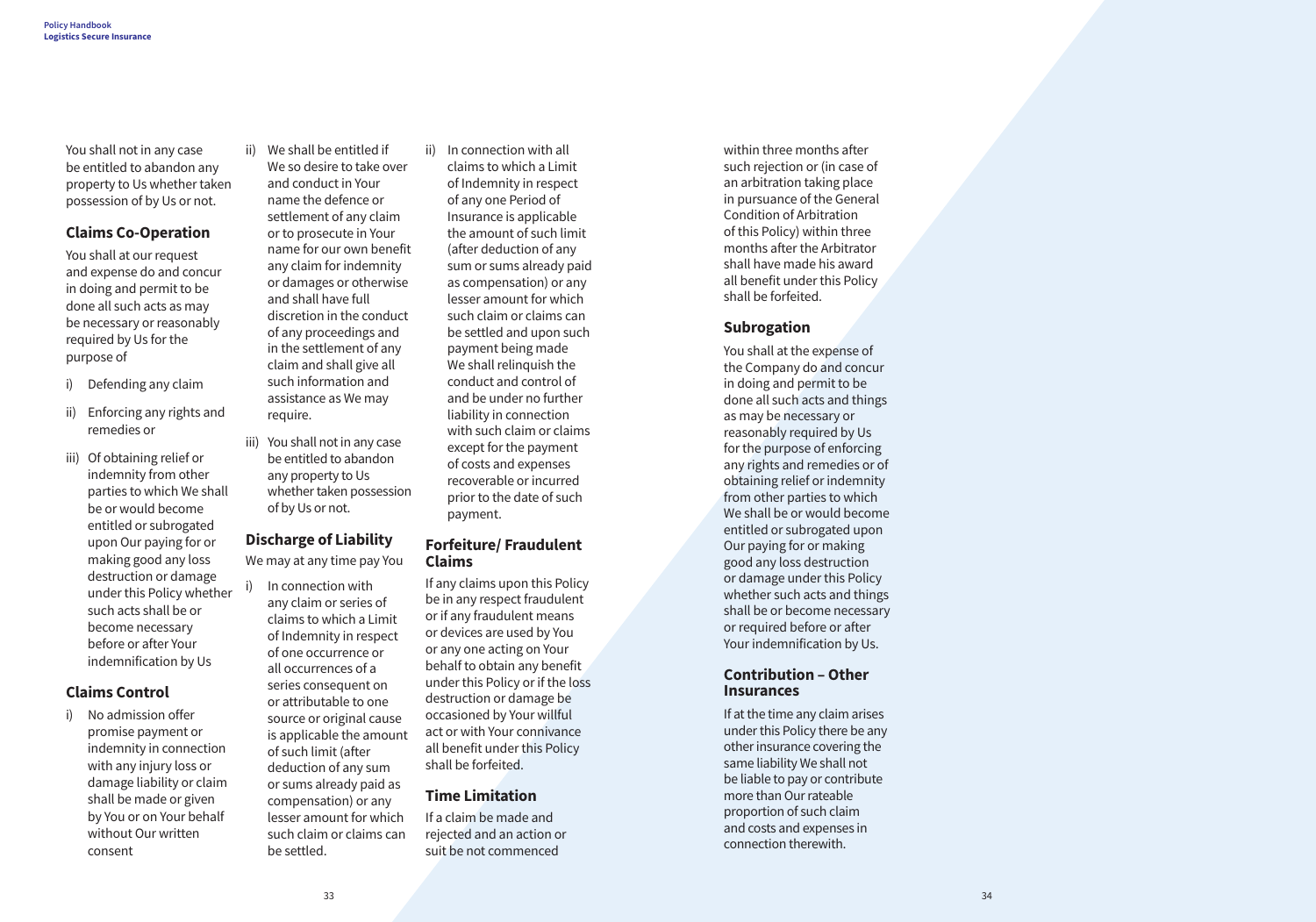# **7 General Conditions**

#### **Unity of Policy and Interpretation**

This Policy and the Schedule shall be read together as one contract and any word or expression to which a specific meaning has been attached in any part of this Policy or of the Schedule shall bear such meaning wherever it may appear.

#### **Reasonable Care and Selection of Employees**

You shall take all reasonable care in the selection and employment of competent employees and shall take reasonable precautions to prevent accidents and disease and to comply with all statutory obligations/ requirements.

#### **Material Facts and Duty of Utmost Good Faith**

The statements and answers in the Proposal and any material information provided to Us by You are true and complete. In the event of misrepresentation misdescription or nondisclosure of such information this Policy shall be voidable.

# **Cancellation**

This Policy may be terminated at any time at Your request in writing in which case We will retain

the customary short period rate for the time the Policy has been in force. This Policy may also be terminated at any time at Our option, on thirty days notice to that effect being given to You, in which case We shall be liable to repay on demand a rateable proportion of the Premium for the unexpired term from the date of the cancellation.

# **Adjustment of Premium and Keeping of Records**

If the premium for this Policy is calculated on estimates furnished by You You shall keep an accurate record containing all particulars relative thereto and shall at all times allow Us to inspect such record You shall within one month from the expiry of each period of insurance furnish such particulars and information as We may require The premium for each period shall thereupon be adjusted and the difference paid by or allowed to You as the case may be subject to any minimum premium required.

# **Alterations of Risk**

If any change shall occur materially varying any of the circumstances disclosed to Us You shall as soon as

reasonably practicable give notice of such change with full particulars thereof and We shall have the right to vary the terms of this Policy.

#### **Alterations to Policy**

No alteration in the terms of this Policy will be held valid unless the same is signed or initialled by an authorised Official of the Company.

# **Privity of Contract**

This Policy of insurance is a private and exclusive contract between You and Us All benefits rights and obligations under the terms hereof belong to or are owned by You and Us We are under no obligation whatsoever to defend settle compromise or otherwise respond to any action or claim brought directly and solely against Us in respect of any risk covered by this Policy of Insurance by any person who is not a party to the said contract.

Nothing in this clause or condition or in the contract generally shall prevent Us from exercising Our rights of subrogation against any person who is not a party to this contract.

# **Observance of Terms**

The due observance and fulfillment of the terms conditions and endorsements of this Policy so far as they relate to anything to be done or not to be done by You and the truth of the statements and answers in the Proposal shall be conditions precedent to Our liability to make any payment under this Policy.

# **Territorial Scope**

This insurance only covers Your Insured Services and risks situated within the Territorial Scope of this contract and as agreed by Us.

# **Waiver**

No forbearance or delay by Us shall result in a waiver of any of Our rights.

# **Assignment**

You may not assign this Policy or any of its benefits.

# **Notices**

Any notice to You, or to any of You, will be valid if given in writing to the insurance broker (if any) who placed this Policy on Your behalf.

# **No Third Party Benefit**

This contract is not intended either: -

- i) To confer any benefit on any Third Party or
- ii) To be enforceable by any Third Party.

#### **Arbitration**

If any difference arises out of this Policy We shall immediately notify You in writing of Your right to refer the difference to arbitration Such difference shall be referred to the decision of an Arbitrator to be appointed in writing by the parties in difference or if they cannot agree upon a single Arbitrator to the decision of two Arbitrators one to be appointed in writing by each of the parties within one calendar month after having been required in writing so to do by either of the parties or in case the Arbitrators do not agree of an Umpire appointed in writing by the Arbitrators before entering upon the reference The Umpire shall sit with the Arbitrators and preside at their meetings and the making of an Award shall be a condition precedent to any right of action against Us If We shall disclaim liability for any claim hereunder and such claim shall not within twenty four calendar months from the date of such disclaimer have been referred to arbitration under the provisions herein contained then the claim shall for all purposes be deemed to have been abandoned and shall not thereafter be recoverable hereunder.

#### **Jurisdiction**

This Policy applies only to judgements delivered by or obtained from a Court of Competent Jurisdiction in a member country of the Gulf Cooperation Council

If for any reason any portion of this Policy shall be held invalid or unenforceable, it is agreed that this will not affect the validity or enforceability of the remainder of the Policy. Further, You and We agree that if any of the Policy provisions are determined to be invalid or unenforceable, such provision or provisions shall be deemed removed from the Policy for purposes of enforcing it. Any such deletion will only apply in the jurisdiction in which it is made; provided, further, that if any provision is considered unenforceable to its full extent, You and We agree that such provision shall nonetheless be enforceable to the fullest extent permissible under the laws and public policies applied in the jurisdiction in which enforcement is sought.